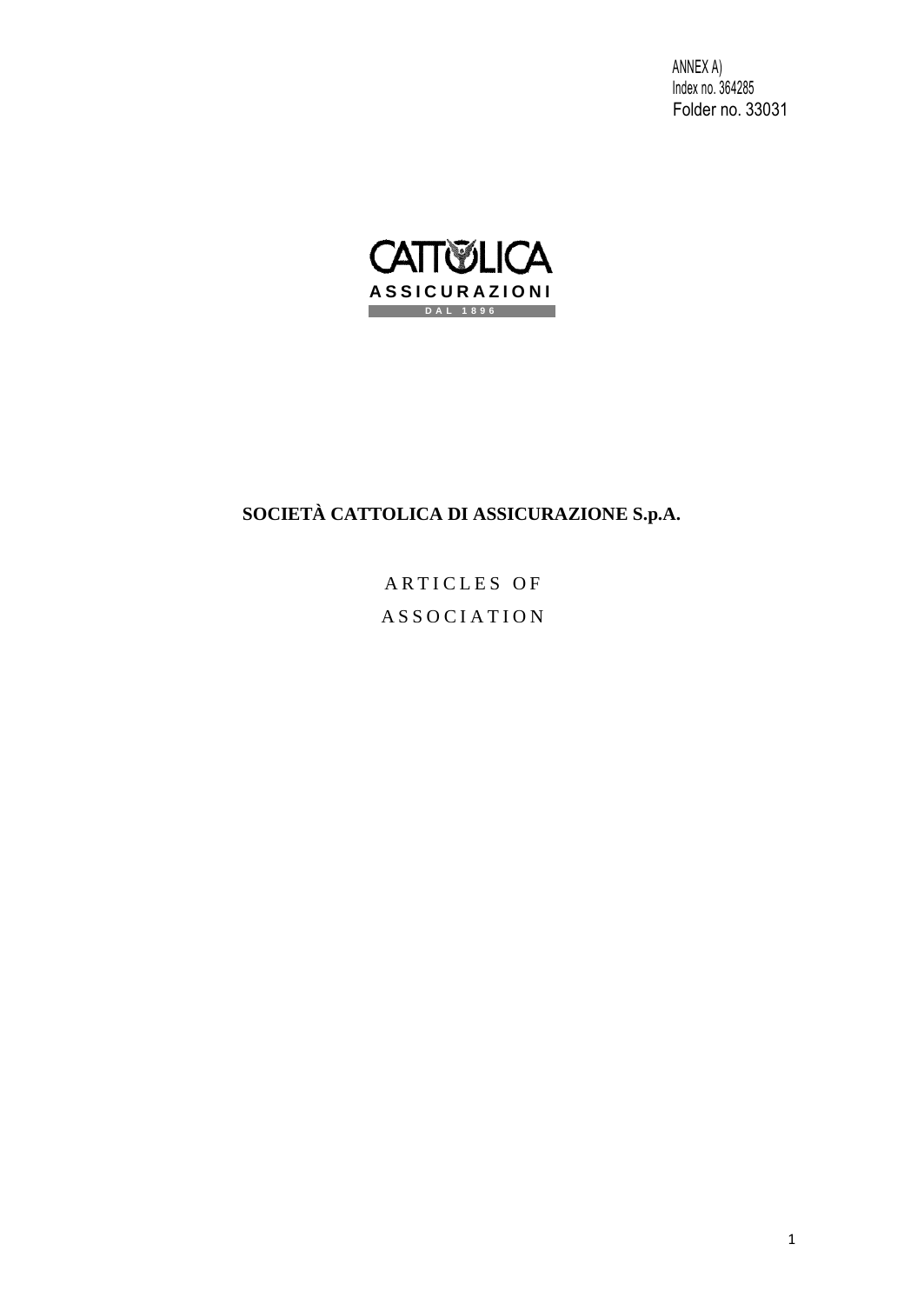### TITLE I

### TITLE I - NAME, REGISTERED OFFICE, OBJECT, TERM

### ARTICLE 1

### [Name]

The Company, created by the conversion of "SOCIETÀ CATTOLICA DI ASSICURAZIONE - SOCIETÀ COOPERATIVA" established on 27 February 1896, is called "SOCIETÀ CATTOLICA DI ASSICURAZIONE - SOCIETÀ PER AZIONI", also abbreviated to "Cattolica Assicurazioni S.p.A.".

### ARTICLE 2

#### [Registered office]

2.1 The Company has its registered office in Verona.

2.2 The Company, in the required forms, may establish, alter or close secondary offices, departments, representative offices, branches or agencies, both in Italy and abroad.

#### ARTICLE 3

### [Object]

3.1 The Company's object is to offer all classes of insurance, both directly and as reinsurance or retrocession.

3.2 The Company may also:

- a) manage the resources of pension funds established in accordance with Article 4 of Legislative Decree no. 124 of 21 April 1993 as amended, and manage openended pension funds in accordance with Article 9 of said decree and carry out the resulting transactions required for pension fund management activities;
- b) carry out activities relating to the establishment and management of forms of supplementary healthcare policies;
- c) purchase equity investments, both in Italy and abroad, in companies having similar purposes connected with or otherwise complementary to its own, including for credit, financial, real estate or services purposes, and also represent and manage such companies and, within the limits of applicable law, in companies carrying out business other than that indicated above;
- d) carry out all the movable and immovable property, commercial and financial transactions connected with or in any way complementary to the insurance and pension fund management and/or which the Board of Directors deems necessary or useful for achieving the Company's purpose;
- e) provided that they are linked or connected with or instrumental to the above business or operations, grant sureties, guarantees and endorsements, not systematically and subject to a resolution of the Board of Directors.
- 3.3 The company management is divided into Life business and Non-Life business.

3.4 In its capacity as Parent Company of the Cattolica Assicurazioni Insurance Group, the Company adopts measures for implementation of the guidelines issued by IVASS in the interest of the stable and efficient management of the Group with regard to the companies referred to in Article 210-*ter*, paragraph 2, of Legislative Decree no. 209 of 7 September 2005 as amended ("CAP").

### **ARTICLE 4**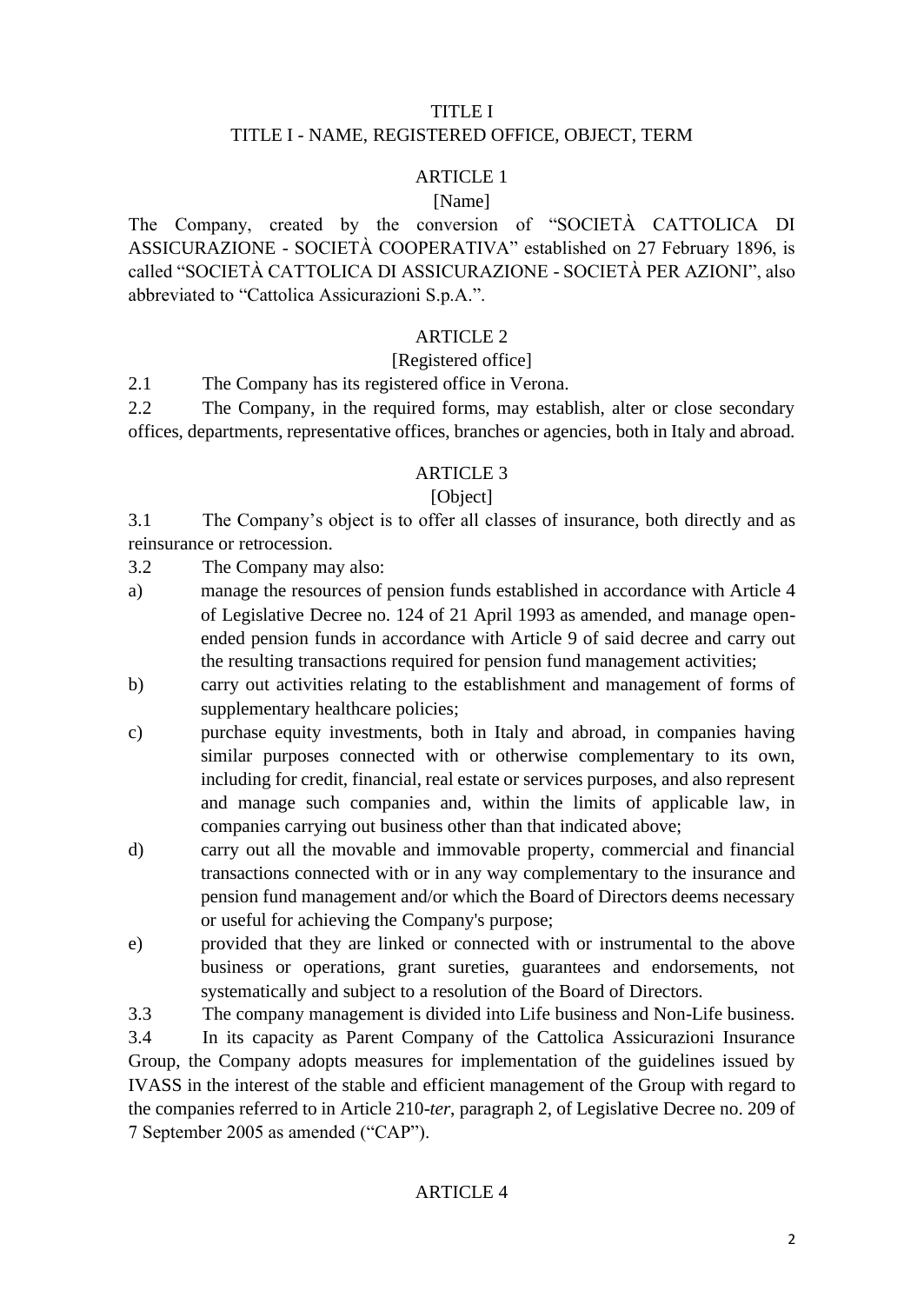## [Term]

The term of the Company is set to end on 31 December 2100 and may be extended.

## TITLE II SHARE CAPITAL, SHARES

## ARTICLE 5

## [Share capital]

5.1 The subscribed and paid-up share capital amounts to  $\epsilon$ 685,043,940.00 and is divided into 228,347,980 shares with no nominal value.

5.2 In accordance with applicable law, it is hereby specified that:

a) the share capital is divided into  $\epsilon$ 470,968,655.90 for Non-Life business and €214,075,284.10 for Life business;

b) the share premium reserve is divided into  $6654,291,927.27$  for Non-Life business and  $\epsilon$ 209,052,313.32 for Life business;

c) the revaluation reserve is divided into  $\epsilon$ 37,231,482.77 for Non-Life business and 25,267,311.57 for Life business;

d) the legal reserve is divided into €254,022,931.02 for Non-Life business and €53,255,147.69 for Life business;

e) the other reserves are divided into  $\epsilon$ 227,491,732.17 for Non-Life business and €11,273,669.34 for Life business;

f) the negative reserve for treasury shares is divided into  $\epsilon$ 146,768,142.61 for Non-Life business and  $\epsilon$ 17,738,019.69 for Life business. This reserve is formed when treasury shares are purchased, from the share premium reserve and the extraordinary reserve. The latter is limited to treasury shares purchased on 30 December 2020 due to the withdrawal by shareholders pursuant to Article 2437-*quater*, paragraph 5 of the Italian Civil Code.

5.3 By resolution adopted by the competent corporate bodies in accordance with applicable law and these Articles of Association, all other reserves are set aside separately for each year in accordance with the specific methods by which they have been created and/or modified and in accordance with the criteria set out in said regulations.

5.4 In the event of a capital increase, the allocation to Non-Life or Life business of the increase in the amount of share capital and of any share premium and adjustment interest is decided by the Extraordinary Shareholders' Meeting or, in the event of delegation under Articles 2420-*ter* and 2443 of the Italian Civil Code, by the Board of Directors.

5.5 By resolution of 27 June 2020, the Extraordinary Shareholders' Meeting, pursuant to Article 2443 of the Italian Civil Code, granted the Board of Directors the power to increase the share capital on one or more occasions by 26 June 2025, for a maximum total amount of  $\epsilon$ 500 million, including any share premium, by issuing ordinary shares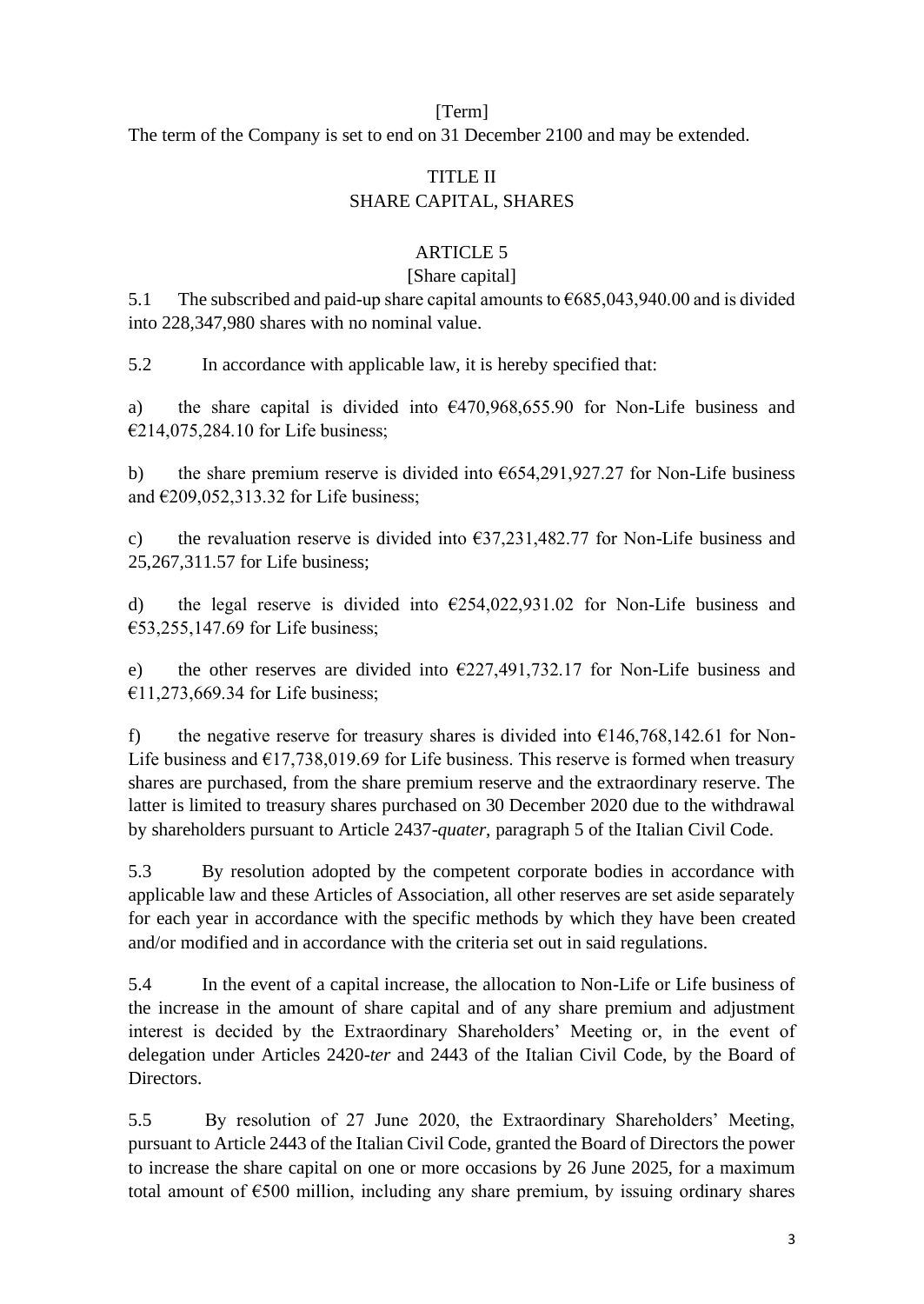with no nominal value and with the same characteristics as the outstanding shares, including with limitation of the option rights and reservation for financing entities and/or institutional investors, pursuant to and in compliance with the legal conditions, with all more extensive rights to establish, for each tranche, subject to the aforementioned limits, the methods, terms and conditions of the transaction, including the issue price and any share premium, to be determined in any case, for the first tranche, on the basis of the value of the shareholders' equity and taking into account the average listed price of the shares during the period from 1 May 2019 to 30 April 2020, and for the second tranche, on the basis of the value of the shareholders' equity and also taking into account the performance of the listed price of the shares in the last six months, and the dividend entitlement.

5.6 In exercise of the mandate referred to in the preceding section, on 4 August 2020, the Board of Directors resolved to increase the share capital, in two tranches, by a maximum total amount of  $\epsilon$ 500,000,000 (five hundred million euro), by issuing corresponding new ordinary shares with no nominal value, limiting the option rights for one part. Specifically, the capital increase will be divided into two tranches, independent of each other and different in terms of their conditions and execution, to be implemented as follows:

(i) a first tranche, totalling  $\epsilon$ 299,999,999.70 (two hundred and ninety nine million, nine hundred and ninety nine thousand, nine hundred and ninety nine point seventy euro), including the nominal value and share premium, reserved for Assicurazioni Generali s.p.a. (with registered office at Piazza Duca degli Abruzzi, 2, Trieste, tax code and Venezia Giulia Companies Register no. 00079760328) and/or its subsidiaries, to be executed and subscribed by 31 (thirty-first) October 2020 (two thousand and twenty), through the issue of 54,054,054 (fifty-four million fifty-four thousand and fifty-four) new ordinary shares with no nominal value, at a unit price of  $\epsilon$ 5.55 (five point five five euro), with a share premium of  $\epsilon$ 2.55 (two point five five euro). With regard to the first tranche, a nominal value of  $\epsilon$ 111,486,486.38 with a share premium of  $\epsilon$ 94,763,513.42 will be allocated to the Non-Life business and a nominal value of  $\epsilon$ 50,675,675.62 with a share premium of  $€43,074,324.28$  will be allocated to the Life business;

(ii) a second tranche of up to  $\epsilon$ 200,000,000 (two hundred million euro) including the nominal value and the share premium, to be offered as an option to shareholders according to law and to be executed and subscribed, in tranches, after the date of subscription of the first tranche referred to in (i) and within 30 days of the date of publication of the offer, by issuing new ordinary shares with no nominal value, in the number and at the unit price and with the allocation between share capital and share premium - that the Board of Directors reserves the right to establish according to the forms of law and the mandate received. With regard to this second tranche, 68.75% of the implicit nominal value of the shares subscribed and 68.75% of the share premium will be allocated to the Non-Life business, and 31.25% of the implicit nominal value of the shares subscribed and 31.25% of the share premium will be allocated to Life business;

(iii) pursuant to Article 2439, second paragraph, of the Italian Civil Code, the share capital will be understood to be increased by amounts equal to the individual subscriptions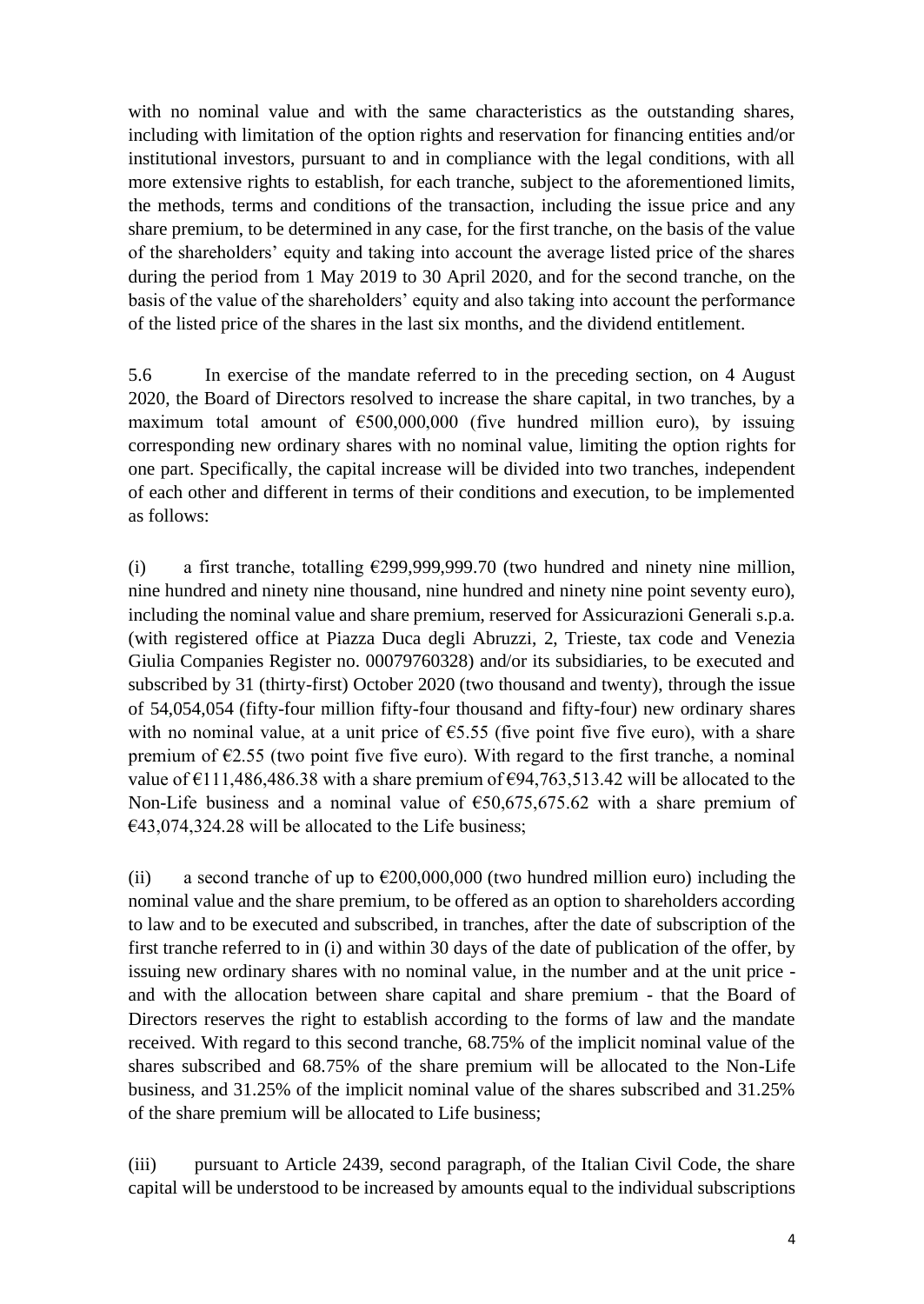gradually collected, with the Company's Directors expressly authorised to issue newly issued shares subscribed, and on the deadline of 31 October 2020 the share capital will be increased, pursuant to Article 2439 of the Italian Civil Code, by an amount equal to the subscriptions collected as at that date; on the deadline for subscription to the second tranche (and in any event not after 31 July 2021) the share capital will be increased, again pursuant to Article 2439 of the Italian Civil Code, by an amount equal to the subscriptions collected.

### ARTICLE 6

## [Shares]

6.1 The shares are registered and indivisible.

6.2 The share of assets and profits is proportionate to the shares held.

6.3 The shares may be transferred and subject to *in rem* restrictions by law.

6.4 The provisions of law apply to all matters relating to the share regime and the exercise of corporate rights.

6.5 Each share entitles the holder to one vote.

## ARTICLE 7

### [Domicile of Shareholders]

For all intents and purposes of current legislation and these Articles of Association, the domicile of the Shareholders, with regard to their relations with the Company, is that recorded in the Shareholder Register.

### ARTICLE 8

### [Withdrawal]

8.1 Withdrawal from the Company is permitted in the cases permitted by law, according to the methods and with the effects provided by current legislation.

8.2 The right of withdrawal is excluded in the event of an extension of the term of the Company or the introduction or abolition of limits on the circulation of shares.

## TITLE IV CORPORATE GOVERNANCE

### ARTICLE 9

### [Company bodies and functions]

The carrying out of company business, according to the respective competences as determined by applicable law and these Articles of Association, is delegated to:

- a) the Shareholders' Meeting;
- b) the Board of Directors and its internal Management Control Committee;
- c) the Chairman of the Board of Directors;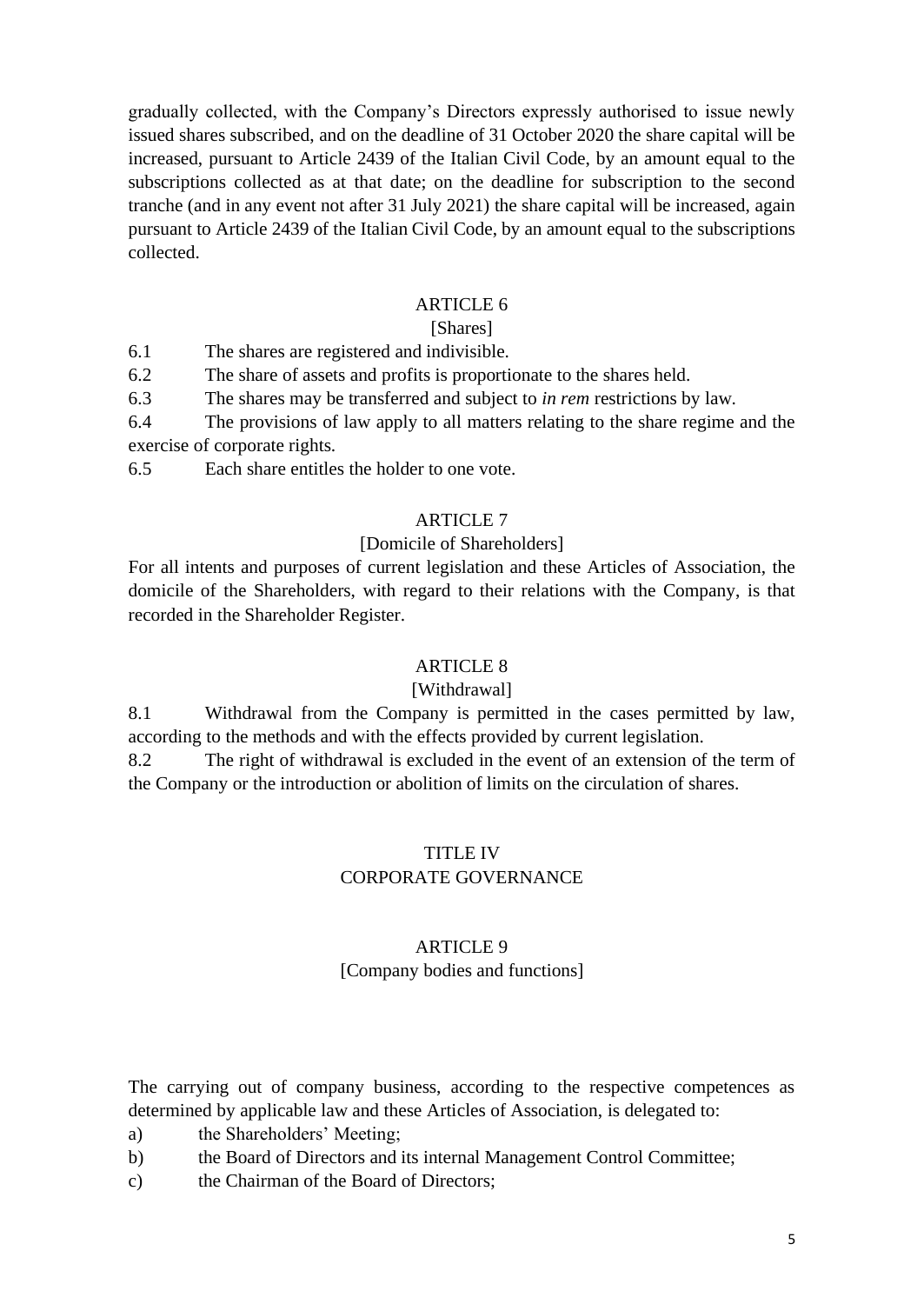## TITLE V SHAREHOLDERS' MEETING

### ARTICLE 10

#### [Shareholders' Meeting]

The Shareholders' Meeting, duly convened and constituted, represents all Shareholders and its resolutions, made in accordance with applicable law and these Articles of Association, are binding on all Shareholders, even if not present or dissenting.

### ARTICLE 11

### [Meeting calls]

11.1 The Ordinary Shareholders' Meeting to approve the financial statements is called at least once a year within 120 days of the end of the financial year or within 180 days, if the conditions laid down by law apply.

11.2 The Shareholders' Meeting may be called at any time, upon a resolution of the Board of Directors, in the other cases provided by law or by these Articles of Association, or at the request of Shareholders representing at least one twentieth of the share capital, or any other percentage established by the regulations applicable *pro tempore* .

11.3 The Management Control Committee may call a Shareholders' Meeting, subject to prior notification of the Chairman of the Board of Directors, when this is deemed necessary to perform its duties.

11.4 The Shareholders' Meeting is usually convened in Verona and may be held in a place other than the Company's registered office and the municipality, providing that it is convened in Italy, when deemed appropriate by the Board of Directors, by means of a notice of meeting drawn up and published in accordance with the terms and conditions of applicable law.

11.5 In accordance with the methods, deadlines and limits established by applicable law, Shareholders that, alone or with others, meet the legal quorum, may request that the list of items indicated in the notice of meeting to be discussed at the Shareholders' Meeting be supplemented, providing the additional proposed items in the request, or may submit proposed resolutions on items already on the agenda.

11.6 The Shareholders' Meeting may not pass resolutions on matters not on the agenda.

### ARTICLE 12

#### [Competences]

12.1 The Shareholders' Meeting, in both ordinary and extraordinary session, shall resolve upon the matters assigned to it by applicable legislation and these Articles of Association.

12.2 The following resolutions are the responsibility of the Ordinary Shareholders' Meeting:

- a) the appointment and removal of members of the Board of Directors according to the procedures set out in Articles 22 and 23 of these Articles of Association;
- b) the appointment and removal, with just cause, of the members of the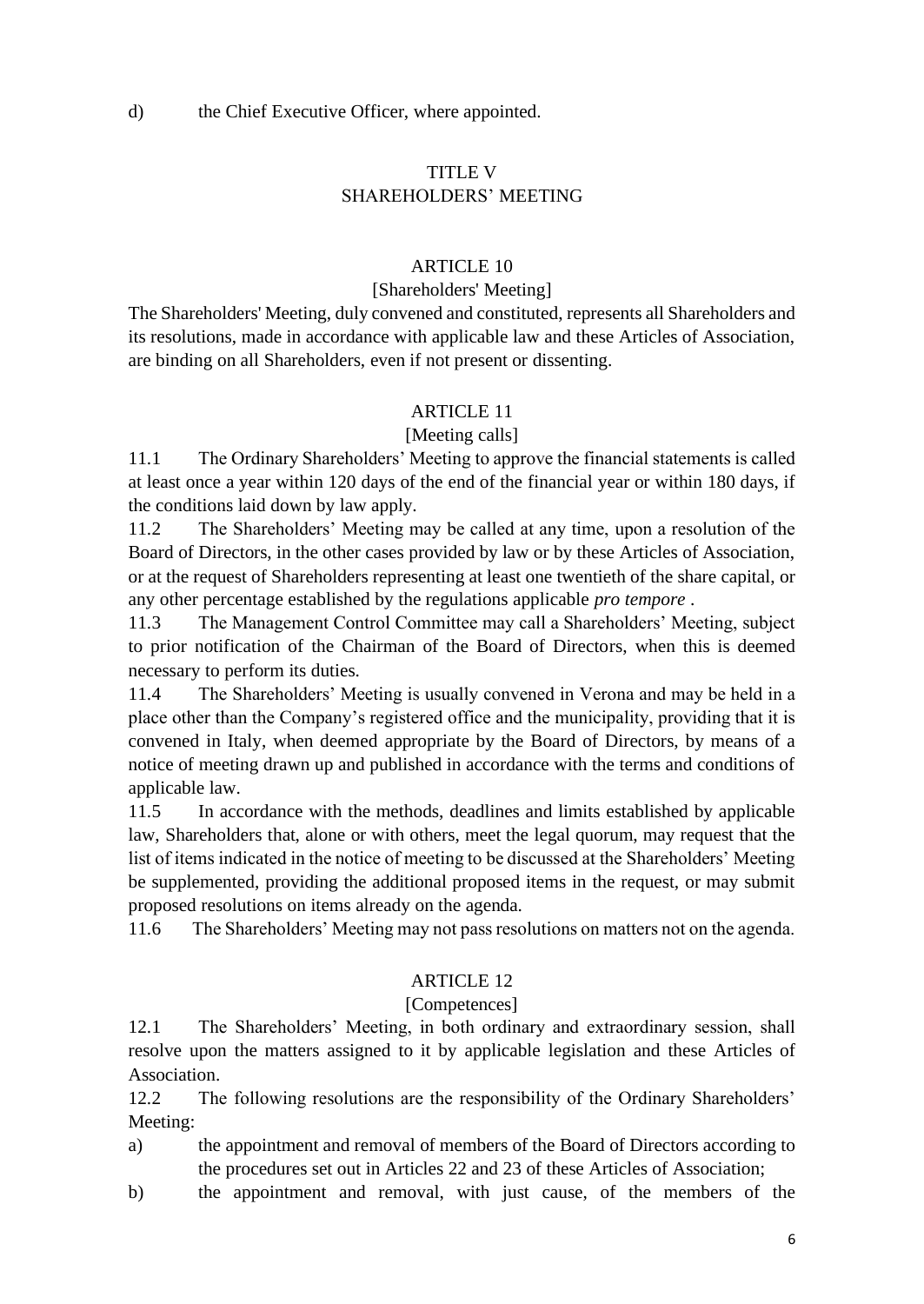Management Control Committee and the election of its Chairman, according to the procedures set out in Articles 22, 23 and 30 of these Articles of Association;

- c) the determination, for their entire term in office, of the remuneration payable to members of the Board of Directors and the Management Control Committee, as well as the attendance allowance referred to in paragraph 29.4 of these Articles of Association, without prejudice to the provisions of Article 29 hereunder;
- d) authorisations for carrying out acts of the Board of Directors on related party transactions, in the event of a negative opinion on the part of the Related Parties Committee according to the procedures and terms referred to in Article 13 below;
- e) the approval of the remuneration policies for Company Offices and staff, including share-based remuneration plans;
- f) the adoption and amendment of the procedural rules for Shareholders' Meetings;
- g) any other resolution assigned to the purview of the Ordinary Shareholders' Meeting by the legislation in force *pro tempore*.

## **ARTICLE 13**

## [Related party transactions]

13.1 Pursuant to the Related Party Transactions Procedure adopted by the Company and made available on its website, the Shareholders' Meeting, pursuant to Article 2364, paragraph 1, no. 5) of the Italian Civil Code, may authorise the Board of Directors to carry out transactions with significant related parties, despite a negative opinion from the Related Party Transactions Committee, if, subject to the legal majorities, the majority of voting Shareholders that are not related parties do not vote against the transaction, provided that the latter represent at least 10% of the share capital with voting rights (whitewash).

13.2 Shareholders are required to declare any relationships before the vote in order to establish that they are not related parties.

### ARTICLE 14

## [Meetings]

14.1 The Shareholders' Meeting is held at single call in both ordinary and extraordinary session. The Board of Directors, by announcing this in the notice of meeting, may establish a second call and, exclusively for the Extraordinary Meeting, a third call.

### ARTICLE 15

### [Participation]

15.1 Persons for whom the Company has received, within the legal deadlines, a notification from the authorised intermediary attesting to their entitlement, may participate in the Shareholders' Meeting.

### ARTICLE 16

## [Representation]

16.1 Persons entitled to vote may be represented at the meeting, by written proxy or electronically, in accordance with applicable legislation.

16.2 The Company may designate, for each Shareholders' Meeting, by indicating in the notice of meeting, a person to whom those entitled to vote may grant a proxy with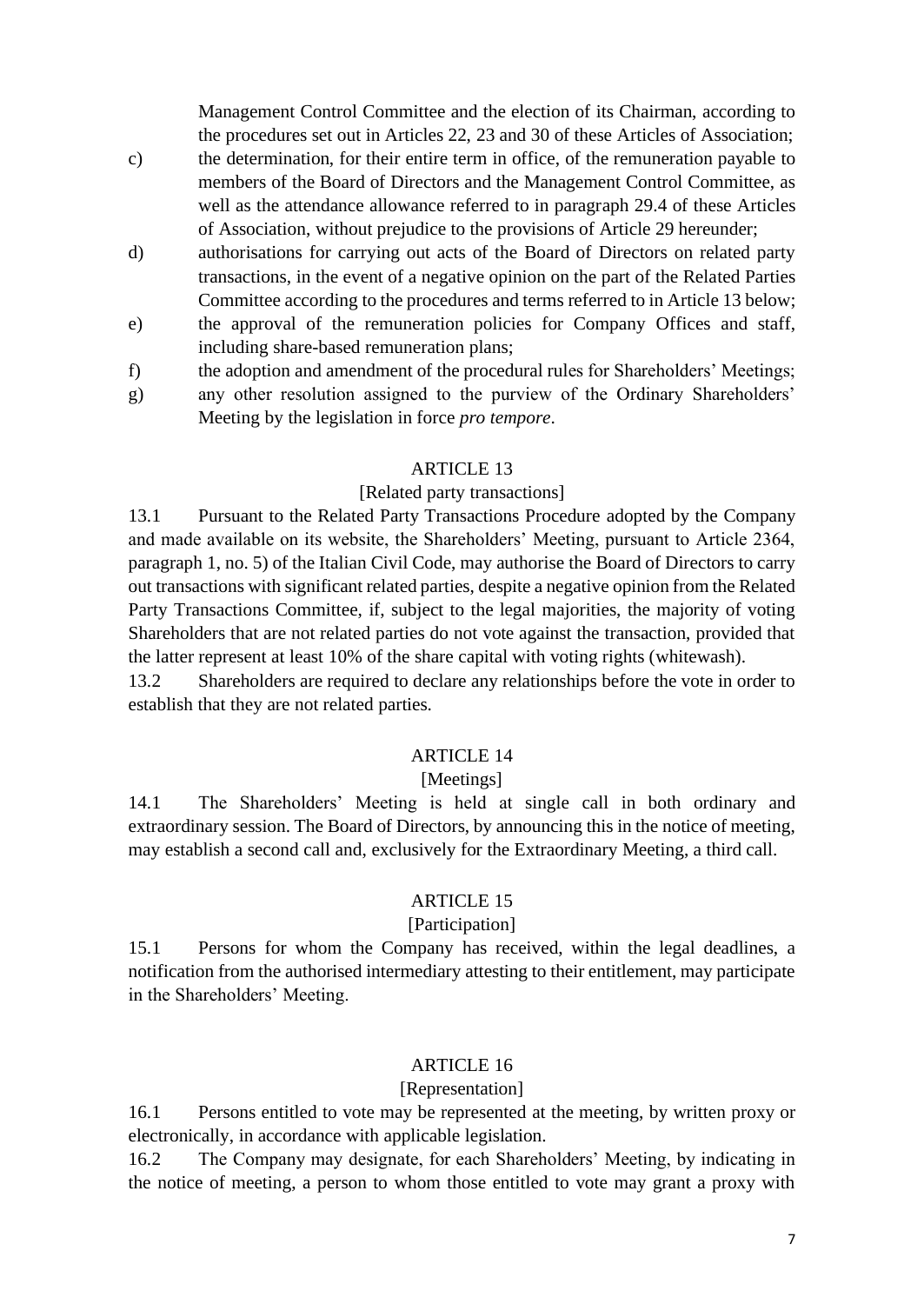voting instructions on all or some of the proposals on the agenda according to the procedures and deadlines provided by the legislation in force *pro tempore*. The granting of a proxy to the person designated by the company is only effective with regard to proposals for which voting instructions have been given.

### ARTICLE 17

### [Management and chairmanship]

17.1 The Shareholders' Meeting proceedings are governed by the Shareholders' Meeting regulations as well as by current legislation and these Articles of Association.

17.2 The Shareholders' Meeting is chaired by the Chairman of the Board of Directors or, in the event of absence or impediment, by the Acting Vice Chairman or, alternatively, by the other Vice Chairman.

17.3 In the event of absence or impediment also of the Vice Chairmen, the Shareholder's Meeting is chaired by the longest-serving Director present, or, in the case of equal time in office, by the most senior in terms of age, or, failing this, by another person designated by the Shareholders' Meeting.

17.4 The Chairman of the Shareholders' Meeting has full powers to direct the business of the meeting in accordance with applicable law, these Articles of Association and the Shareholders' Meeting regulations.

17.5 The Shareholders' Meeting appoints the Secretary on the recommendation of the Chairman. In the case of an Extraordinary Shareholders' Meeting or when deemed appropriate by the Chairman of the Shareholders' Meeting, the duties of Secretary are assigned to a notary appointed by the same Chairman.

#### ARTICLE 18

#### [Validity of resolutions]

18.1 For the Shareholders' Meeting to be validly constituted and the relevant resolutions to be validly passed, the applicable legislation applies, without prejudice to the provisions of Articles 22 and 23 for the election of the Board of Directors and the Management Control Committee.

18.2 Voting is open on all items on the agenda.

## TITLE VI MANAGEMENT

## CHAPTER I BOARD OF DIRECTORS

## ARTICLE 19 [Composition]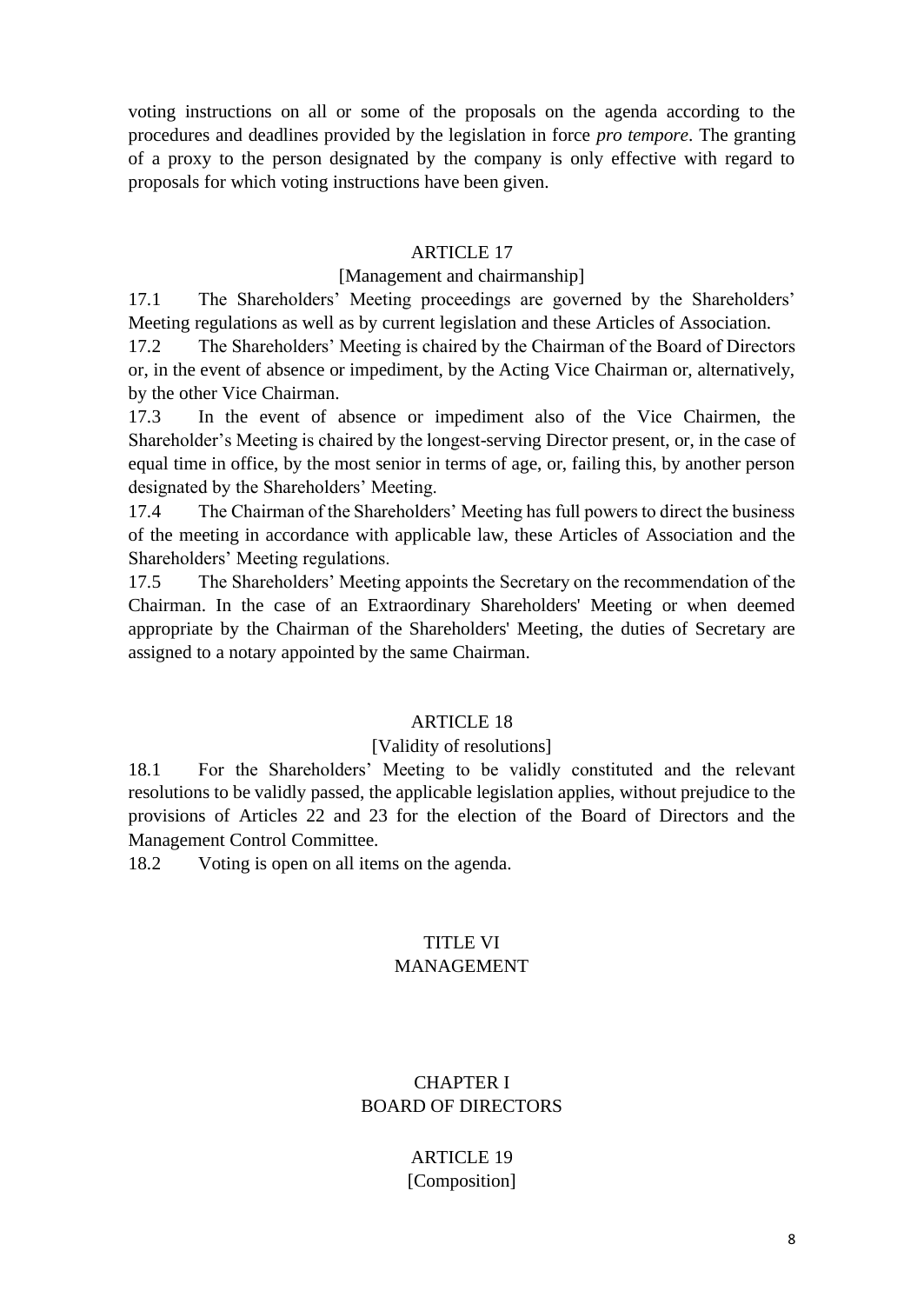19.1 The Company is managed, according to the single-tier system of administration and control, by a Board of Directors with a minimum of 13 and a maximum of 15 members, appointed by the Shareholders' Meeting within which a three-member Management Control Committee is constituted.

19.2 The Directors remain in office for a period not exceeding three financial years and may be re-elected.

19.3 The Board of Directors is composed according to the following diversity criteria: *i)* at least 2/5 (two fifths) of the members must be of a different gender than the one most represented; *ii)* at least 1/3 (one third) must have experience of roles such as directors or statutory auditors or senior managers with strategic responsibilities in companies that conduct insurance or banking or financial business for at least six years overall in the last 12 preceding their appointment in the Company; the said companies must be of a significant size and therefore have recognised shareholders' equity of at least  $\epsilon$ 30 million or revenues from sales and services of at least €60 million or have issued shares listed on a regulated market or widely disseminated among the public; *iii)* at least 1/3 (one third) must not have completed their sixtieth year of age when appointed by the Shareholders' Meeting. Slates for the appointment of Directors must be consistent with these criteria and in any case allow compliance with the same in the composition of the Board of Directors, without prejudice to the personal requirements laid down by laws, regulations and by these Articles of Association.

### ARTICLE 20

### [Requirements for the members of the Board of Directors]

20.1 The Directors must meet the requirements of professionalism and integrity established by applicable law.

20.2 At least 10 Directors must also meet the independence requirements established for statutory auditors under Article 148, paragraph 3 of Legislative Decree no. 58 of 24 February 1998 as amended ("TUF"), without prejudice to the additional independence requirements for Directors for the purposes of application of the supervisory regulations or the governance rules if implemented by the Company.

Notwithstanding the above, a Director cannot be considered independent if he/she held the position of Director of the Company for a period exceeding 9 (nine) years continuously before the appointment or if he/she was an executive director or employee of the Company or of a subsidiary company in the three years prior to the appointment or is a relative by blood or marriage up to the fourth degree to one of the aforementioned persons. Fulfilment of the independence requirement must be declared by the person concerned when the slates are submitted and then verified by the Board of Directors after the appointment.

20.3 If a Director who is not a member of the Management Control Committee no longer meets the independence requirements, he/she will not be removed provided the minimum number of Directors required to meet that requirement under applicable law and these Articles of Association continue to meet those requirements.

20.4 At least one Director must be included in the Register of Statutory Auditors.

20.5 Without prejudice to other legal and supervisory authority provisions regarding incompatibility, requirements and prohibitions on holding office, Directors may not be elected if they are members of the boards of directors of more than five listed companies or their subsidiaries.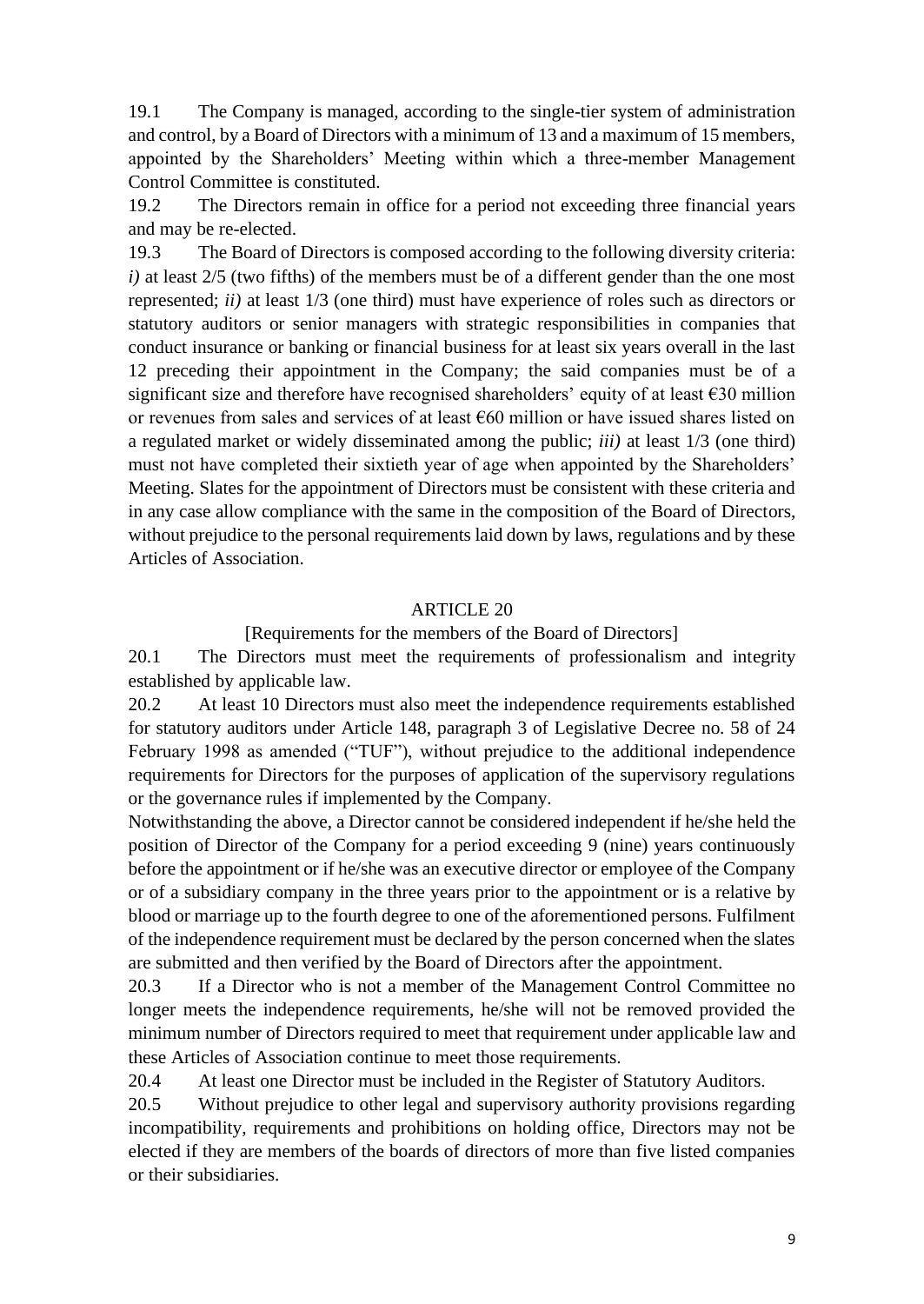20.6 This is without prejudice to the grounds for removal by applicable law in the event that the personal requirements for Directors are no longer met.

20.7 Relatives by blood or marriage up to the fourth degree may not be members of the Board of Directors. In the event of the simultaneous appointment of relatives by blood or marriage, the person who obtained the highest number of votes or, in the case of a tied vote, the eldest, remains in office.

## ARTICLE 21

[Requirements of the members of the Management Control Committee]

21.1 Members of the Management Control Committee must meet the requirements of integrity and professionalism and comply with the limits on the accumulation of positions provided for by applicable law for members of the control bodies of insurance companies issuing shares listed on regulated markets. They must also meet the independence requirements established for statutory auditors in Article 148, paragraph 3 of the TUF or other supervisory provisions.

21.2 At least one member of the Management Control Committee must be on the Register of Statutory Auditors.

21.3 If the requirements specified in this Article 21 are no longer met, the members of the Management Control Committee are removed from their position as Directors.

## ARTICLE 22

## [Submission of slates of candidates]

22.1 Directors are elected, at the end of the terms of office of the Board of Directors or in the event of the substitution of one or more outgoing Directors for other reasons, without prejudice to the provisions of Article 24, on the basis of slates formed in accordance with applicable law and these Articles of Association, which may be submitted by the Board of Directors or by the Shareholders.

22.2 The Board of Directors and each Shareholder may only submit one slate and each candidate may appear on only one slate.

22.3 If the Board of Directors presents a slate, the slate must be composed in compliance with the provisions governing the composition of the Board of Directors under applicable law and these Articles of Association. The slate of the Board of Directors is filed at the Company's registered office and made available to the public under the terms and conditions of applicable law, in accordance with the provisions of paragraph 22.6.

22.4 If the Shareholders submit a slate, the slate must be composed in compliance with the provisions governing the composition of the Board of Directors under applicable law and these Articles of Association. The slates of Shareholders may also be submitted by Shareholders with voting rights who, alone or together with other Shareholders with voting rights, own shares representing in total at least 2.5% of the share capital. Without prejudice to the obligation to produce a certificate of ownership of the shares held in accordance with applicable law, the Shareholders presenting the slate must sign it at the time of submission. Each signature must be accompanied by a photocopy of a valid identity document. These slates must be filed at the Company's registered office and made available to the public under the terms and conditions of applicable law, in accordance with the provisions of paragraph 22.6.

22.5 In accordance with compliance with the provisions of applicable law and these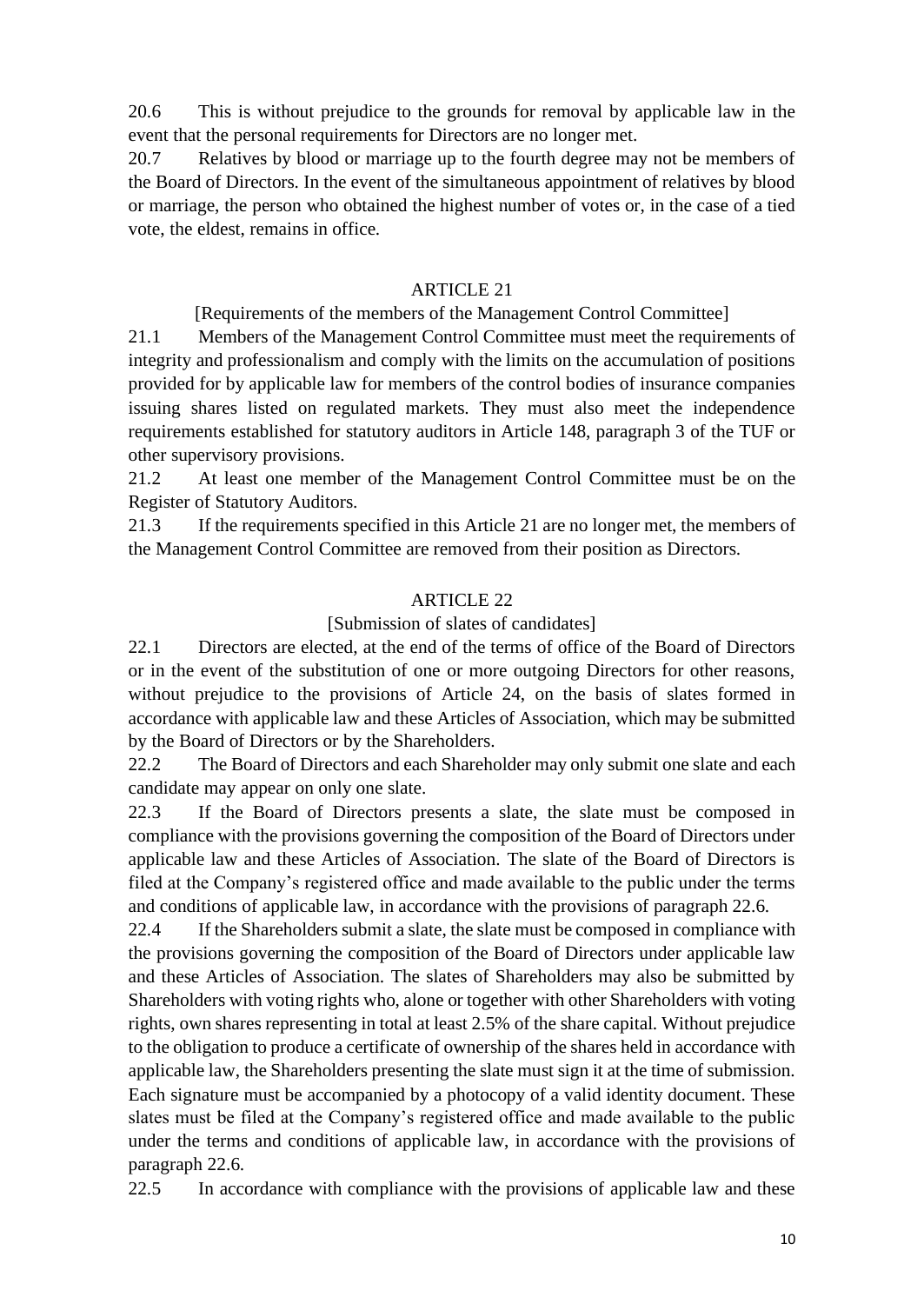Articles of Association governing the composition of the Board of Directors, the slates are divided into two sections, in each of which the candidates are ranked sequentially. The first section of the slates shows candidates for the position of Director who are not candidates for the position of member of the Management Control Committee. The second section of the slates shows candidates for the position of Director who are also candidates for the position of member of the Management Control Committee. Candidates from the second section of the slates must meet the requirements indicated in paragraph 21.1 of these Articles of Association. One candidate from the second section of the slates must be a statutory auditor listed in the relevant register.

The candidate for the position of Chief Executive Officer is indicated when the slates are submitted.

22.6 Together with each slate, by the deadline for filing the slates at the Company's registered office, each slate must be accompanied by declarations in which individual candidates accept their nomination and confirm, under their own responsibility, that there are no grounds for ineligibility or incompatibility, and that they fulfil the requirements established by applicable law (including the corporate governance code recommended for companies listed on a regulated market) and these Articles of Association for holding the office of Director and member of the Management Control Committee, with a specific indication in the *curriculum vitae* of professional experience and shares of the Company held directly or indirectly on that date.

22.7 If, on the deadline for filing the slates at the Company's registered office, only one slate has been submitted, regardless of its composition, the deadline for submission of slates is extended to the third calendar day following said deadline and the threshold mentioned in paragraph 22.4 is halved.

## ARTICLE 23

## [Voting and appointment]

23.1 Each Shareholder can vote for only one slate.

23.2 If only one slate is submitted, all the Directors are taken from that slate in the sequential order in which the candidates are named in the respective sections. The office of Chairman of the Management Control Committee is the candidate ranked first in the second section of the single slate.

- 23.3 If several lists have been submitted:
- a) Four fifths of the Directors are drawn from the slate obtaining the highest number of votes ("Majority Slate"), in the sequential order in which the candidates are listed in the respective sections; specifically, two Directors are taken from the second section of the Majority Slate in the sequential order in which the candidates are listed who will be members of the Management Control Committee; the other Directors are taken from the first section of the Majority Slate, again in the sequential order in which the candidates are listed therein;
- b) One fifth of the Directors are taken from the slate obtaining the second highest number of votes which is not linked, according to current legislation, to the Majority Slate ("Minority Slate"), namely the candidate listed first in the second section of the Minority Slate and the remaining candidates listed first in the first section of the Minority Slate ("Minority Directors"); if these candidates do not ensure compliance with current legislation and these Articles of Association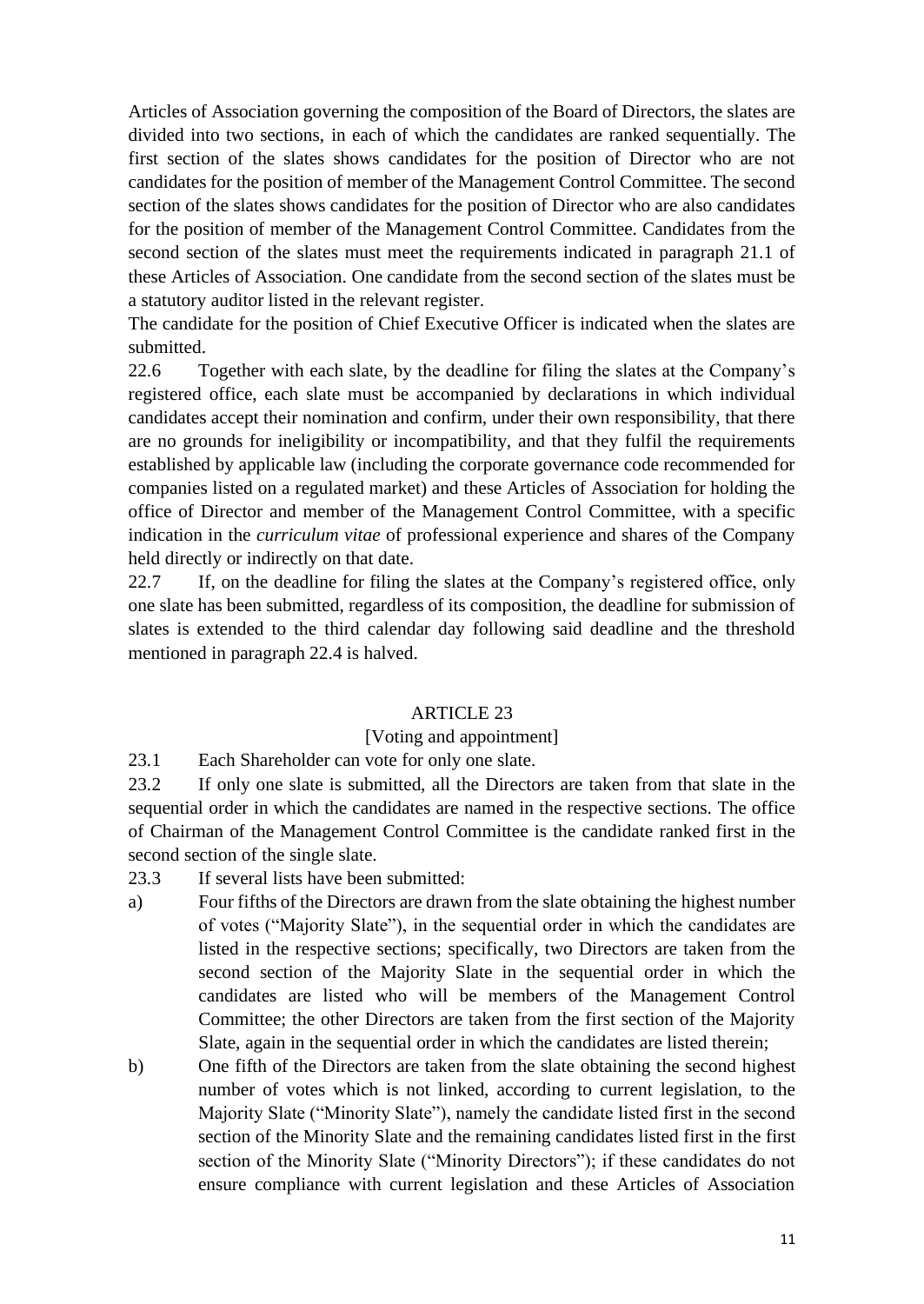concerning the composition of the Board of Directors, the next candidates in the first and second sections respectively of the Minority Slate who ensure compliance with this legislation are elected as Minority Directors; in the absence of suitable candidates in the first and second sections of the Minority Slate, the other suitable candidates in the first and second sections of the Minority Slate are elected as Minority Directors; the Minority Director taken from the second section assumes the position of Chairman of the Management Control Committee;

- c) if none of the candidates on the Minority Slate ensure the requirements of applicable law and these Articles of Association concerning the composition of the Board of Directors, the Minority Directors shall be taken from any further slates in the order of the votes each has received and according to the sections of said slates;
- d) if there are no further slates or the slates do not contain candidates who ensure the requirements of applicable law and these Articles of Association concerning the composition of the Board of Directors, the fourteenth and the fifteenth Directors are taken from the Majority Slate.
- 23.4 If the Majority Slate does not contain a sufficient number of candidates to complete the Board of Directors:
- a) all the candidates indicated therein are taken from the Majority Slate, in the sequential order for both sections, without prejudice to what is established below;
- b) the Minority Directors are taken from the Minority Slate;
- c) all the remaining Directors required to complete the Board of Directors are taken from the Minority Slate, in accordance with the provisions relating to its composition under applicable law and these Articles of Association; in this case, if the majority of Directors is taken from the Minority Slate, the office of Chairman of the Management Control Committee is assigned to the candidate ranked first in the second section of the slate from which the lower number of Directors is taken;
- d) if there are insufficient candidates on the Minority List, the remaining Directors are taken from any additional lists in the order of the votes these have obtained.
- 23.5 The appointment of the Board of Directors must respect the gender balance and the diversity criteria referred to in Article 19.3 of these Articles of Association, without prejudice to the mandatory provisions of law, and therefore the following forms:
- a) the slates must indicate the candidates required to ensure that the gender balance is respected at least in proportion to the minimum required under the Article 19.3 of these Articles of Association;
- b) in the event of substitution in accordance with Article 24 of these Articles of Association, appointments must be made in accordance with the gender allocation criterion in Article 19.3 of the Articles of Association in relation to the situation certified at that time.

23.6 If, for any reason and in every case, the appointment of one or more Directors cannot take place in accordance with the provisions of this Article 23, the Shareholders' Meeting resolves, for the purpose of completing the Board of Directors, in accordance with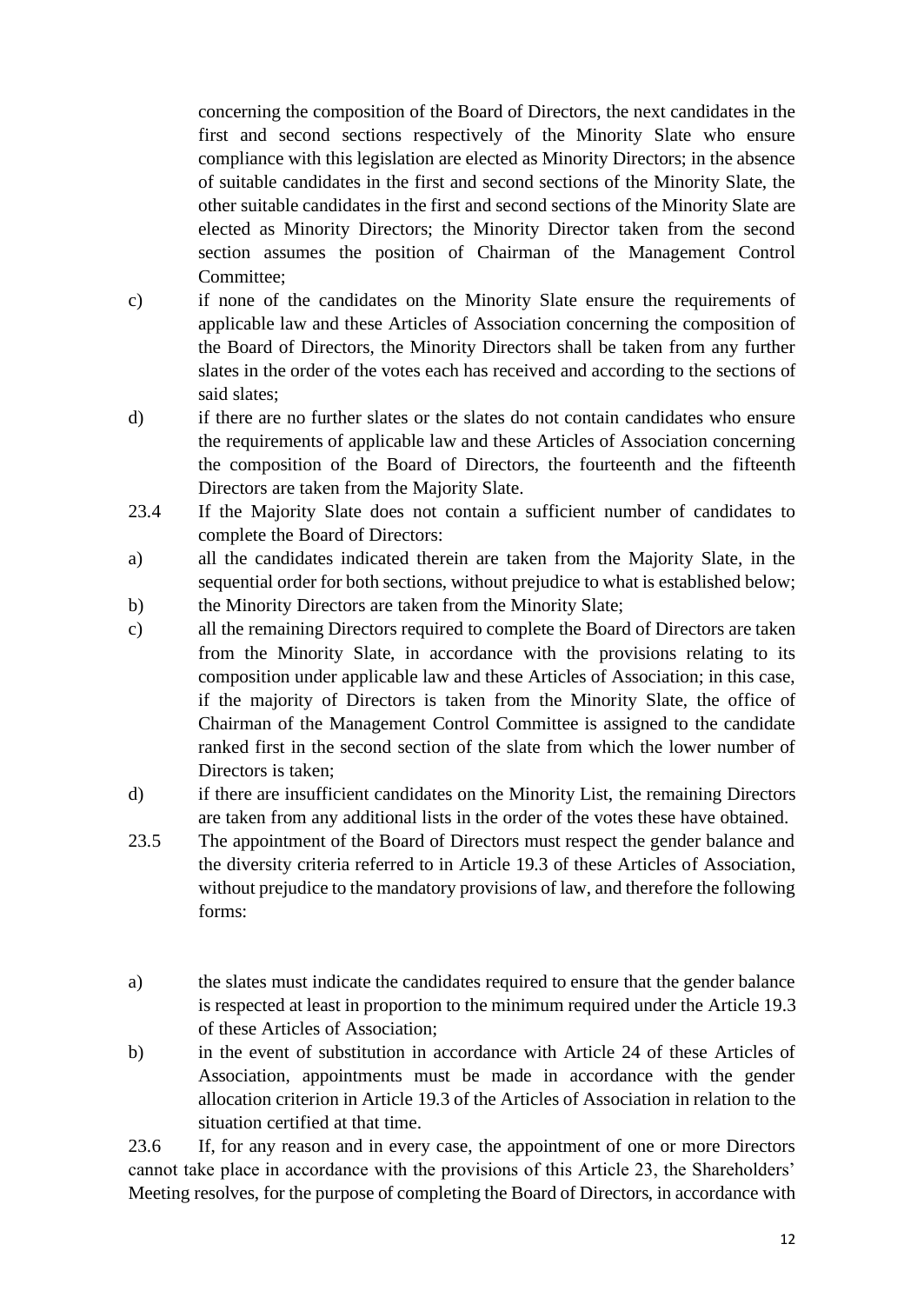the legal and regulatory provisions and these Articles of Association, by a relative majority between the candidates proposed at the same Shareholders' Meeting.

## ARTICLE 24

## [Substitution]

24.1 If, for any reason, Directors other than the members of the Management Control Committee leave office, the Board of Directors co-opts replacements in accordance with Article 2386 of the Italian Civil Code.

24.2 If, for any reason, Directors that are members of the Management Control Committee leave office, the first of the eligible candidates not elected from the second section of the slate from which the Director to be replaced was taken will replace him or her, failing which the first of the eligible candidates not elected from the first section of the slate from which the Director to be replaced was taken will replace him or her. If there are no eligible candidates on the slate from which the Director to be replaced was taken, the outgoing member of the Management Control Committee is replaced by a Shareholders' Meeting to be called without delay.

24.3 If the Chairman of the Management Control Committee leaves office early, the chairmanship is taken over by the member of the Management Control Committee who replaces him or her.

24.4 The Shareholders' Meeting replaces outgoing Directors by resolution passed by a relative majority on the basis of nominations made by the Board of Directors or by the Shareholders in accordance with the procedures described in paragraph 22.1 of these Articles of Association.

## ARTICLE 25

## [Meetings]

25.1 The Board of Directors normally meets on a monthly basis, and when the Chairman deems it appropriate or when requested, with a reasoned request, by the Chief Executive Officer, where appointed, or by at least two Directors.

25.2 The notice of meeting is sent to each Director by email or any other appropriate means that provides and retains evidence of receipt, contains information, including summary form, of the items to be discussed, the place and time of the meeting, and is sent at least five days prior to the date set for the meeting, or in urgent cases, one day beforehand. The meetings are generally held at the Company's registered office or anywhere else in Italy.

25.3 Meetings of the Board of Directors are valid when attended by an absolute majority of its members in office.

25.4 The Board of Directors is deemed to have been duly constituted, including without a notice of meeting, when all the members in office are present.

25.5 Meetings of the Board of Directors may be held using remote connection systems, provided that all the participants can be identified and are able to follow the discussion, receive, transmit and view documents and intervene orally and in real time on all topics.

## ARTICLE 26 [Resolutions]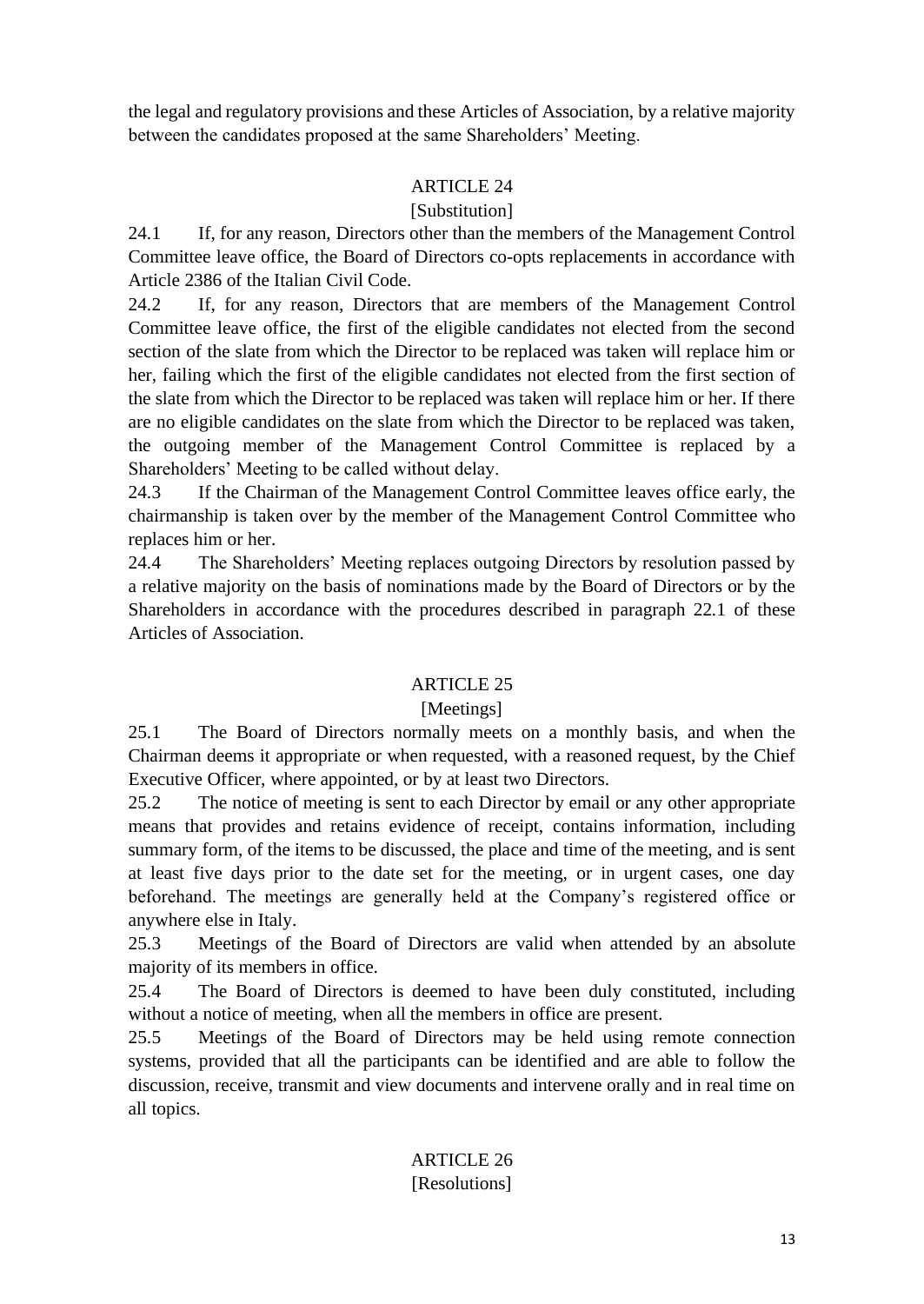26.1 The resolutions of the Board of Directors are passed with an open vote.

26.2 Except for the resolutions indicated in paragraphs 27.4 and 30.1 of these Articles of Association, resolutions are passed by an absolute majority of the votes of the Directors present. If voting is tied, the Chairman of the Board of Directors has the casting vote.

## ARTICLE 27

## [Competences]

27.1 The Board of Directors is vested with all powers for the ordinary and extraordinary administration of the Company, except where expressly reserved for the Shareholders' Meeting by law and the Articles of Association. The Board of Directors guides and directs the company and its management, in compliance and in accordance with the provisions of the law and regulations of the Supervisory Authority for the sector.

27.2 In addition to duties that cannot be delegated in accordance with the law, Articles of Association, regulatory and supervisory provisions, decisions concerning the following are the exclusive preserve of the Board of Directors:

- a) definition of the general guidelines and business policies of the Company and the Group, with the relevant strategic, business and financial plans and budgets;
- b) general guidelines and aspects concerning value generation, sustainability and risk levels;
- c) determination, within the scope of the powers that may be delegated in accordance with the law, of the powers of the Chief Executive Officer, where appointed, as well as specific duties that may be assigned to the special offices referred to in paragraph 30.1 of these Articles of Association;
- d) the appointment of one or more General Managers, adopting the relevant contractual conditions, granting them powers, identifying their duties and terminating their employment where applicable, all on the recommendation of the Chief Executive Officer, where appointed;
- e) approval of the organisational structure of the Company and the Group and the system of proxies and powers, ensuring its adequacy over time;
- f) assessment of the Company's general performance and of the adequacy of the Company's organisational, administrative and accounting structure;
- g) the allocation of an annual fund to promote the Company's image in relation to the principles of sustainability and social responsibility. Said allocation to be resolved upon when setting the annual budget in line with the Company's financial performance;
- h) decisions concerning the establishment of criteria for the coordination and management of group undertakings and for the implementation of IVASS provisions;
- i) the adoption of procedures that ensure the transparency and substantive and procedural probity of related party transactions in accordance with applicable legislation;
- j) the management and handling of corporate, inside and relevant market information, and of what is appropriate for dialogue with Shareholders.

27.3 Without prejudice to the provisions of Articles 2420-*ter* and 2443 of the Italian Civil Code, the Board of Directors is responsible, in accordance with Article 2436 of the Italian Civil Code, for the resolutions indicated in Article 2365, paragraph 2, of the Italian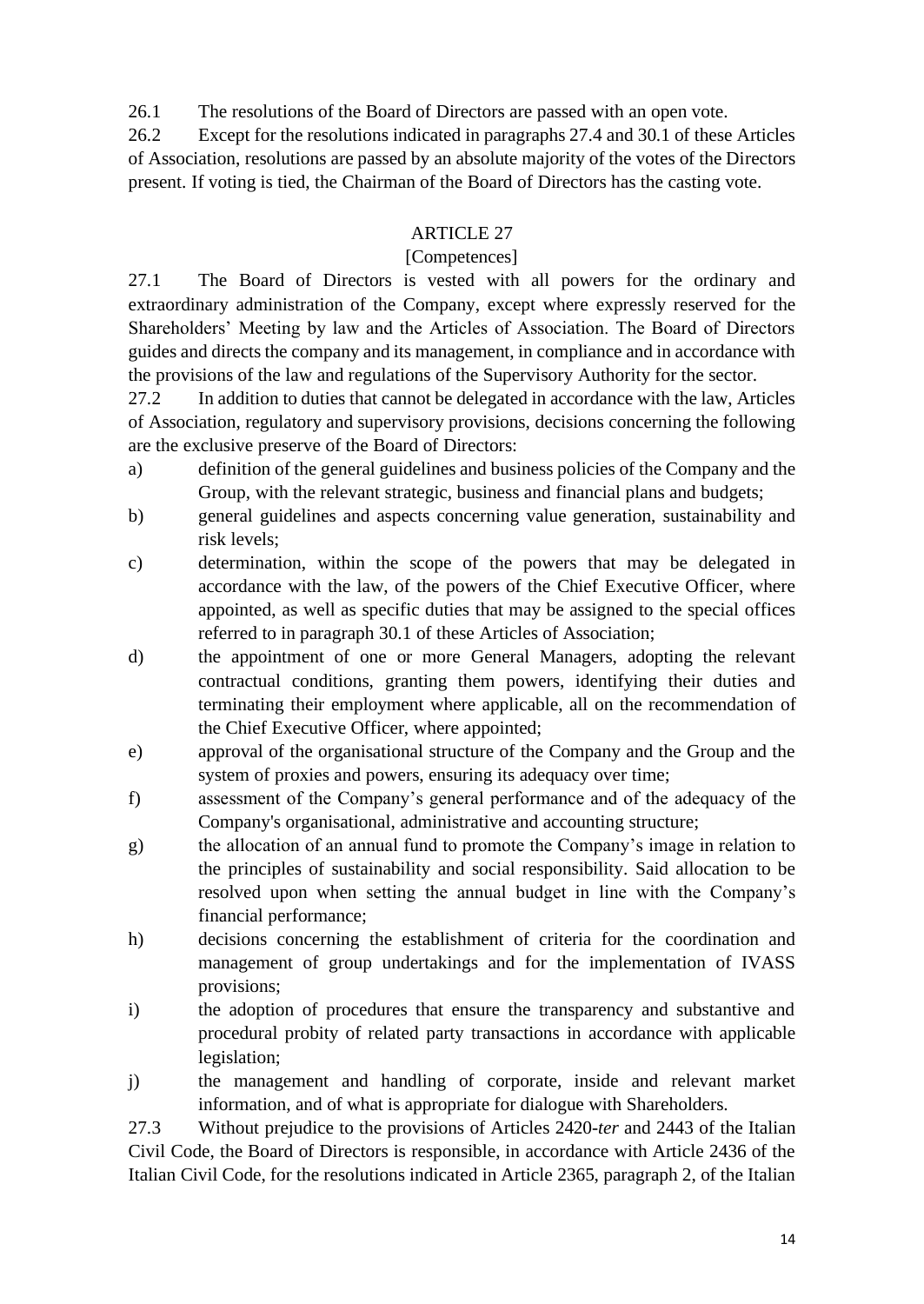Civil Code.

27.4 The Board of Directors may, with an absolute majority of the votes of the Directors in office, adopt resolutions relating to issues that come under the powers delegated to the Chief Executive Officer, where appointed.

27.5 The Board of Directors may adopt regulations concerning the competences and working methods of the Board.

## ARTICLE 28

## [Information flows]

At least once a quarter, the Board of Directors is informed by its Chairman, on the basis of reports from the Chief Executive Officer, where appointed, and/or by the General Manager, where appointed, on the business performance and outlook and the most significant economic, financial and asset-related transactions of the Company and its subsidiaries, with a particular focus on transactions in which members of the Board of Directors have an interest, either on their own behalf or on behalf of third parties.

In any case, the Chairman, by agreement with the Chief Executive Officer, if appointed, and/or with the General Manager, if appointed, ensures that adequate information is promptly provided to the Board of Directors in the event of extraordinary events or situations of concern to the Company.

## ARTICLE 29

## [Remuneration]

29.1 Members of the Board of Directors are entitled to reimbursement of expenses which may also be predetermined by the Board of Directors in a fixed contractual amount - as well as overall remuneration determined by the Shareholders' Meeting, for both members of the Board of Directors and for participation in the Board Committees and for the special offices determined by the Board of Directors, with the exception of the Chief Executive Officer, whose remuneration is remitted to the Board of Directors; the Board of Directors is also authorised to allocate the total amount determined by the Shareholders' Meeting.

29.2 The Shareholders' Meeting establishes specific compensation for the members of the Management Control Committee, which is determined at a fixed per capita rate, but with a higher rate for the Chairman of the Management Control Committee.

29.3 The Board of Directors will take responsibility for the remuneration and incentive policies, also taking into account the provisions of the applicable regulatory provisions and the Corporate Governance Code.

29.4 Directors are also entitled to an attendance allowance, the amount of which is determined by the Shareholders' Meeting, in accordance with the terms of Article 12 of these Articles of Association, for each meeting of the Board of Directors, the Management Control Committee and any other Committee established by the Board of Directors.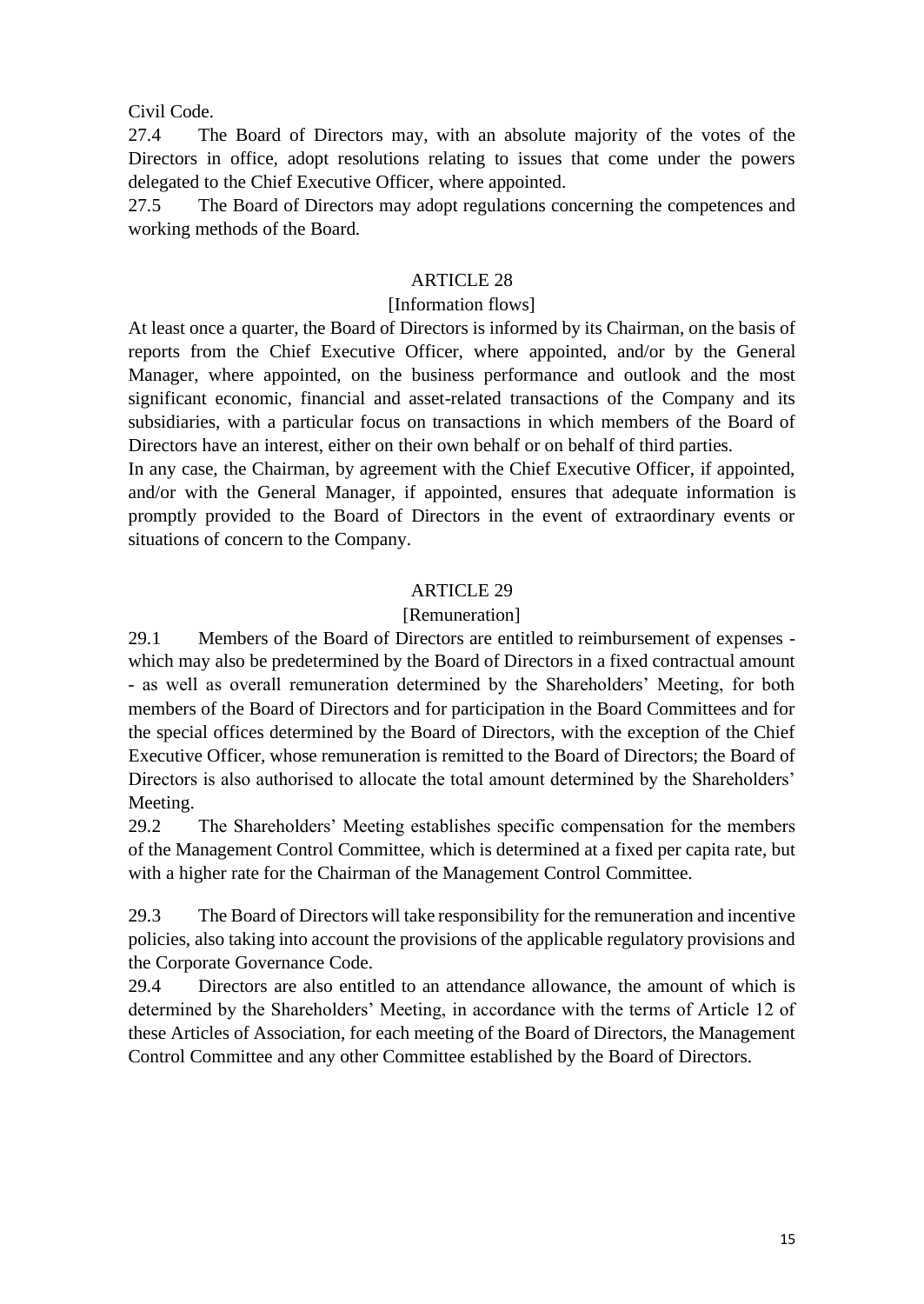## CHAPTER II APPOINTMENT OF CHAIRMAN, VICE CHAIRMEN, CHIEF EXECUTIVE OFFICER, SECRETARY

## ARTICLE 30

[Appointment of Chairman, Vice Chairmen, Chief Executive Officer, Secretary] 30.1 With an absolute majority of the votes of the Directors in office, the Board of Directors appoints from among its members, and removes, the Chairman, the Acting Vice Chairman, another Vice Chairman and a Secretary. In the same way, it may appoint, and remove at any time, a Chief Executive Officer from among its members or redefine or limit the CEO's powers at any time.

Those who have held the specific position continuously for the three previous mandates, where each holds at least 2/3 (two-thirds) of the established term, cannot be appointed as Chairman or Vice-Chairman. In any event, persons who have held the position of Chairman or Vice-Chairman for the said period may only be appointed to the same position again after at least five years have elapsed since the cessation of their position as Chairman or Vice-Chairman respectively.

30.2 The persons thus appointed remain in office until the end of their mandate as Directors, again without prejudice to any removal.

30.3 The office of Chairman and all the other positions provided for in paragraph 30.1, as well as the office of Acting Vice Chairman or Vice Chairman and the office of Chief Executive Officer or Secretary, cannot be combined.

30.4 The Secretary is appointed from among the members of the Board of Directors or among the managers or officers of the Company.

## ARTICLE 31

## [Chairman of the Board of Directors]

31.1 In addition to performing the other duties required by applicable law and by these Articles of Association, the Chairman calls and chairs meetings of the Board of Directors, sets the agenda and coordinates its work to ensure that adequate information on agenda items is provided, in an appropriate manner, to all participants.

31.2 In agreement with the Chief Executive Officer, where appointed, the Chairman:

- a) fosters the efficient operation of the corporate governance system as a whole, and of the Company's bodies and committees, coordinating between them;
- b) promotes internal dialogue within the Board of Directors, particularly between executive and non-executive members;
- c) monitors the general performance of the Group, handling relations with subsidiaries;
- d) oversees external, institutional and supervisory relations;
- e) handles relations and dialogue with Shareholders.

The Chairman may not have executive powers or functions.

31.3 In the event of the Chairman's absence or impediment, his or her duties are carried out by the Acting Vice Chairman or, alternatively, by the other Vice Chairman; in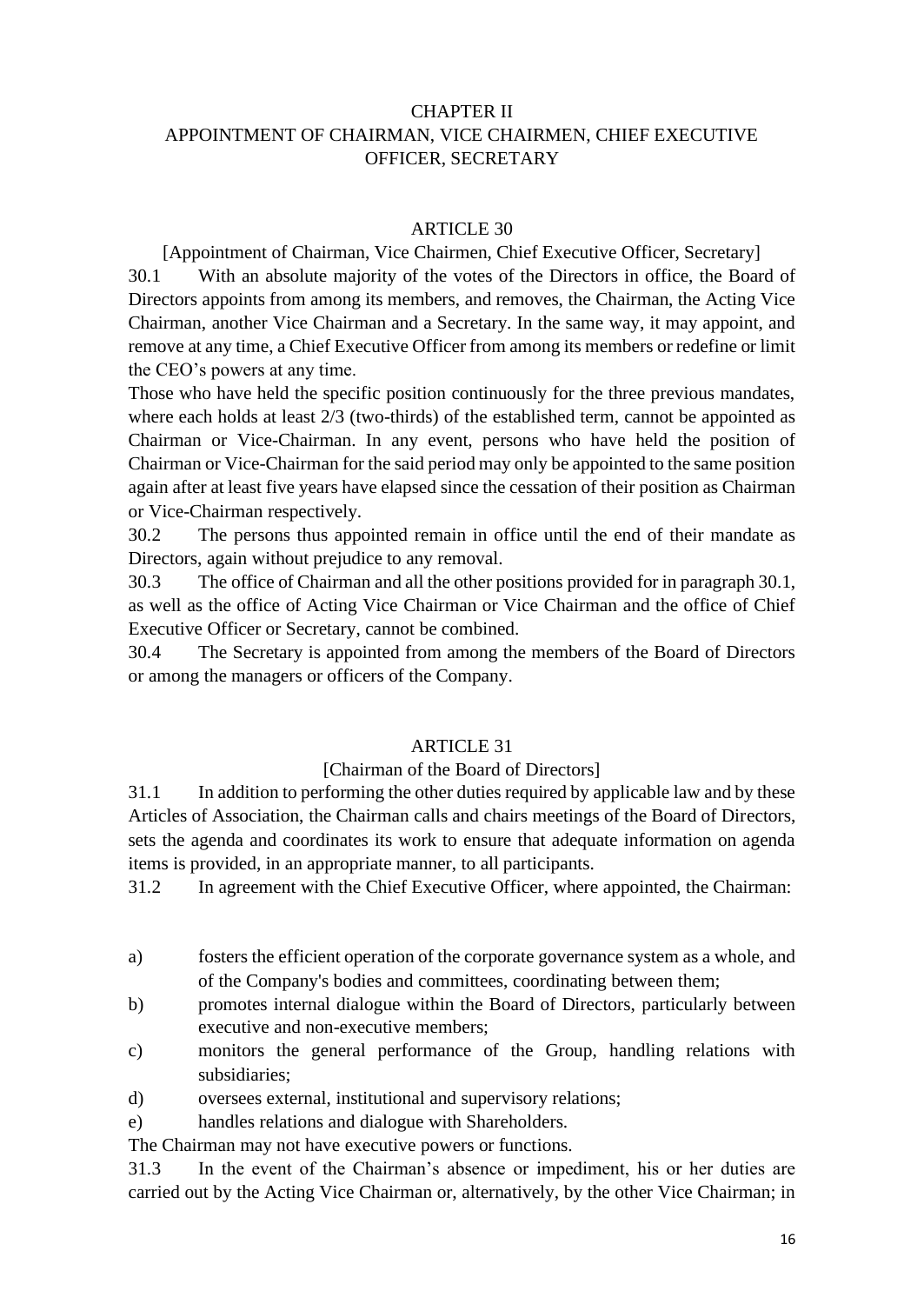the event of absence or impediment also of the Vice Chairmen, these duties are carried out by the longest-serving Director or, in the case of equal time in office, by the most senior in terms of age.

31.4 The signing of Company's documents by the replacement attests in itself to the absence or impediment of the Chairman of the Board of Directors.

## ARTICLE 32

## [Chief Executive Officer]

32.1 The Chief Executive Officer, where appointed, performs the duties assigned to him or her by the Board of Directors. In particular, in the context of the general, policy and strategic guidelines approved by the Board and under its supervision, the CEO must be granted the duties of:

a) overseeing the management of the Company and the Group;

b) implementing the Company's and the Group's strategy;

c) implementing the organisational, administrative and accounting structure determined by the Board; in particular, by defining in detail the organisational structure of the company, the tasks and responsibilities of the basic operating units, as well as the decision-making processes in accordance with the instructions issued by the Board of Directors;

d) implementing the resolutions and guidelines (including strategic ones) of the Board of Directors;

e) implementing policies relating to the corporate governance system, in accordance with the roles and tasks assigned to it;

f) maintaining the functionality and overall adequacy of the organisational structure of the company;

g) determining the operational guidelines for the management structure;

h) preparing for the Board, within the limits of his/her competence, proposals regarding the definition of the general strategic and policy guidelines of the Company and the Group, as well as the preparation of business and/or financial plans and budgets of the Company and the Group, and the adaptation and strengthening of the corporate governance system;

i) proposing guidelines on optimisation of the use and development of resources and submitting the draft financial statements and periodic statements to the Board;

j) proposing what he/she considers appropriate for optimum and profitable management of the company.

32.2 The Chief Executive Officer reports to the Board on business performance, on the business outlook and on the most significant transactions performed by the Company and its subsidiaries, usually on a monthly and quarterly basis. He/she also reports quarterly to the Board on the results of the Company, the main subsidiaries and the Group as a whole. In any event, the Chairman may ask the Chief Executive Officer to report immediately on specific issues and situations.

32.3 In the event of the absence of the Chief Executive Officer, the duties and responsibilities indicated above will be devolved to the General Manager.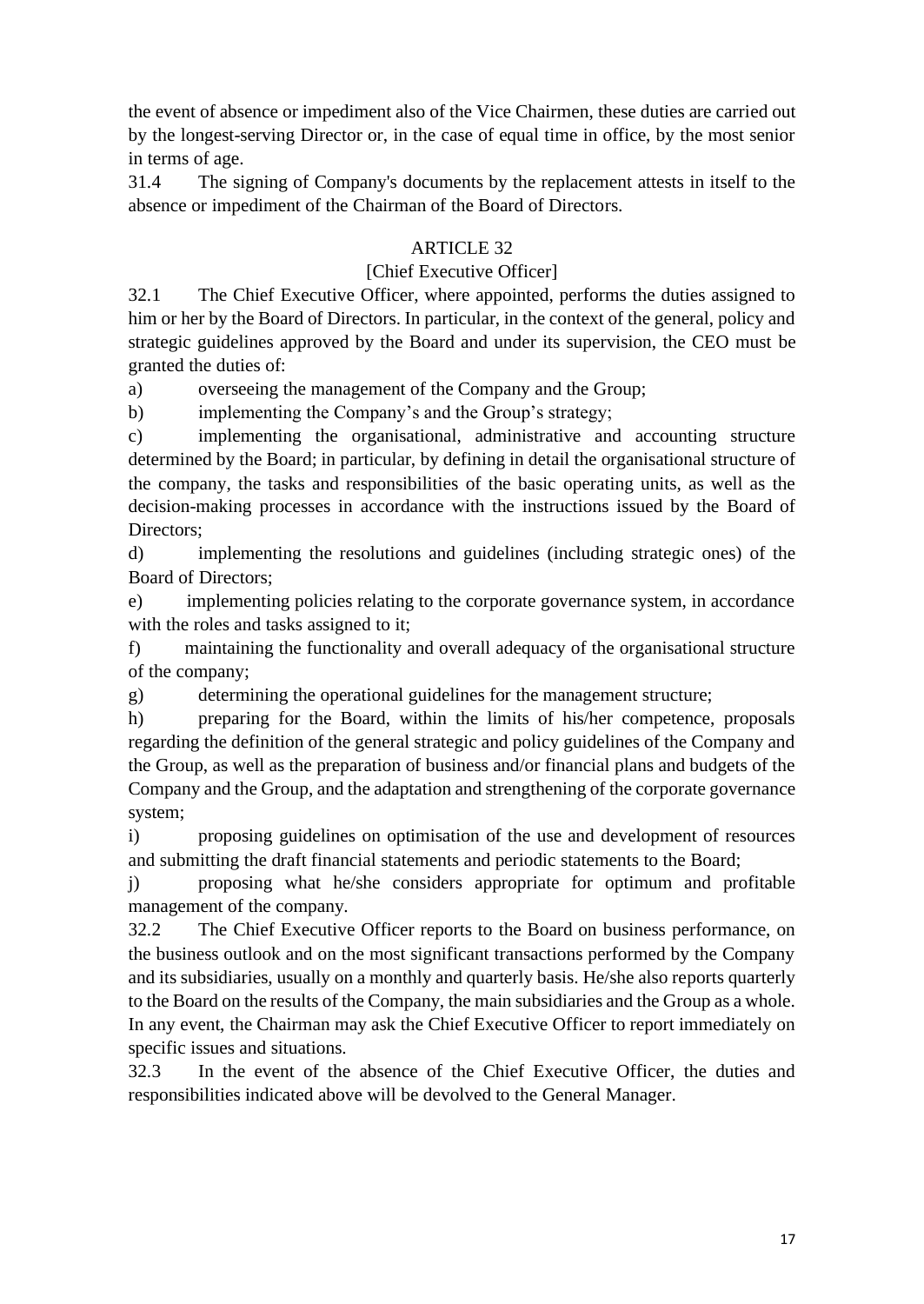## CHAPTER III THE MANAGEMENT CONTROL COMMITTEE

## ARTICLE 33

## [Competences]

33.1 Within the scope of the tasks assigned under applicable law, the Management Control Committee:

- a) monitors compliance with laws, regulations and the Articles of Association;
- b) monitors the adequacy of the Company's organisational structure and internal control system, as well as its administrative and accounting systems and its reliability in correctly representing operations, including in relation to the Group;
- c) monitors the efficiency of all the structures and functions involved in the system of controls and the appropriate coordination of these, ensuring corrective measures are implemented when shortcomings are identified;
- d) is consulted on decisions regarding the appointment and revocation of the Financial Reporting Officer and the appointment and removal of the heads of the corporate control functions;
- e) monitors the practical implementation of the corporate governance rules required under corporate governance and supervisory regulations;
- f) recommends the auditing company to the Shareholders' Meeting for the assignment of the statutory audit, proposes the fees for its services, oversees its work and provides the relevant information required for the performance of its duties;
- g) performs the tasks assigned by Article 19 of Legislative Decree no. 39 of 27 January 2010 to the internal control and audit committee;
- h) reports to the Supervisory Authority in accordance with applicable law;
- i) reports on the supervisory activity carried out, any omissions and reportable issues raised at the Shareholders' Meeting called to approve the financial statements;
- j) following communication to the Chairman of the Board of Directors, calls the Shareholders' Meeting in accordance with paragraph 11.3;
- k) expresses opinions if required by the law applicable to the control body.

33.2 The Management Control Committee liaises with the Financial Reporting Officer

and with the Control and Risks Committee in relation to information of common interest. 33.3 The heads of the internal control functions and structures provide any information relevant for the performance of their duties to the Management Control Committee on their own initiative or at the request of even only one of the members of the Management Control Committee. Reports produced by the functions and internal control bodies must be sent directly by the respective managers to the Management Control Committee.

33.4 The Management Control Committee works closely with the control bodies of the subsidiaries, ensuring the prompt exchange of all useful information.

## ARTICLE 34

## [Operation]

34.1 The Management Control Committee may adopt regulations governing its working methods, subject to an examination and opinion on the part of the Board of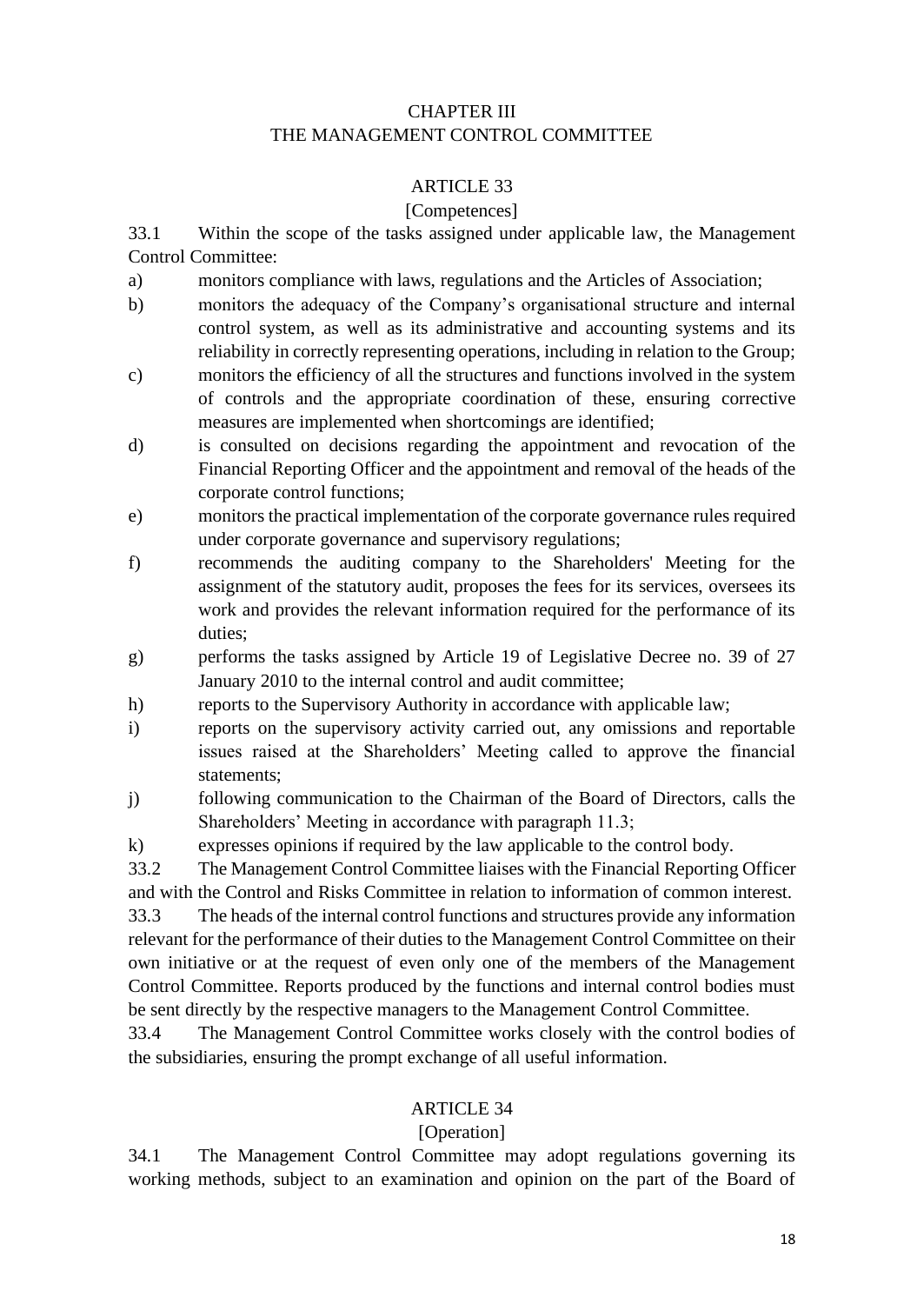Directors.

34.2 Meetings of the Management Control Committee are quorate when a majority of the members are present and their resolutions are passed by an absolute majority of the votes of the members present. If voting is tied, the Chairman of the Management Control Committee has the casting vote.

34.3 Meetings of the Management Control Committee may be held using remote connection systems, as applicable, in accordance with paragraph 25.5 of these Articles of Association.

## ARTICLE 35

### [Powers]

35.1 Without prejudice to the provisions of law, the members of the Management Control Committee, including severally, have:

- a) the power to request information from the other Directors or the administrative and control bodies of the subsidiaries, which are provided to all members of the Management Control Committee;
- b) the power to request that the Chairman of the Management Control Committee call a meeting of the Management Control Committee, indicating the matters to be discussed;
- c) the power, subject to notification to the Chairman of the Board of Directors, to call meetings of the Board of Directors;
- d) the power to call on Company employees to carry out their duties.

35.2 The Management Control Committee has the power to carry out inspections and checks at any time, including through a specially appointed member.

## CHAPTER IV BOARD COMMITTEES

## ARTICLE 36

## [Board Committees]

36.1 The Board of Directors establishes from among its members, defining specific duties and operation by means of regulations:

- a) a Control and Risk Committee made up of three or five members;
- b) a Remuneration Committee made up of three or five members;
- c) an Appointments Committee made up of three or five members;
- d) a Related Parties Committee made up of three members;
- e) a Corporate Governance, Sustainability and Value Generation Committee consisting of 3 or 5 members.

The Chairman of one of the above Committees may not simultaneously chair other committees. The Chairman of the Board of Directors and the Chairman of the Management Control Committee may not assume the chairmanship of or be a member of the internal Board Committees referred to above but may, upon agreement with their respective chairmen, attend the proceedings of these Committees, except with regard to the Chairman of the Management Control Committee in relation to provisions on self-regulation or internal regulations.

The Chairmen of the individual Committees promptly inform the Chairman of the Board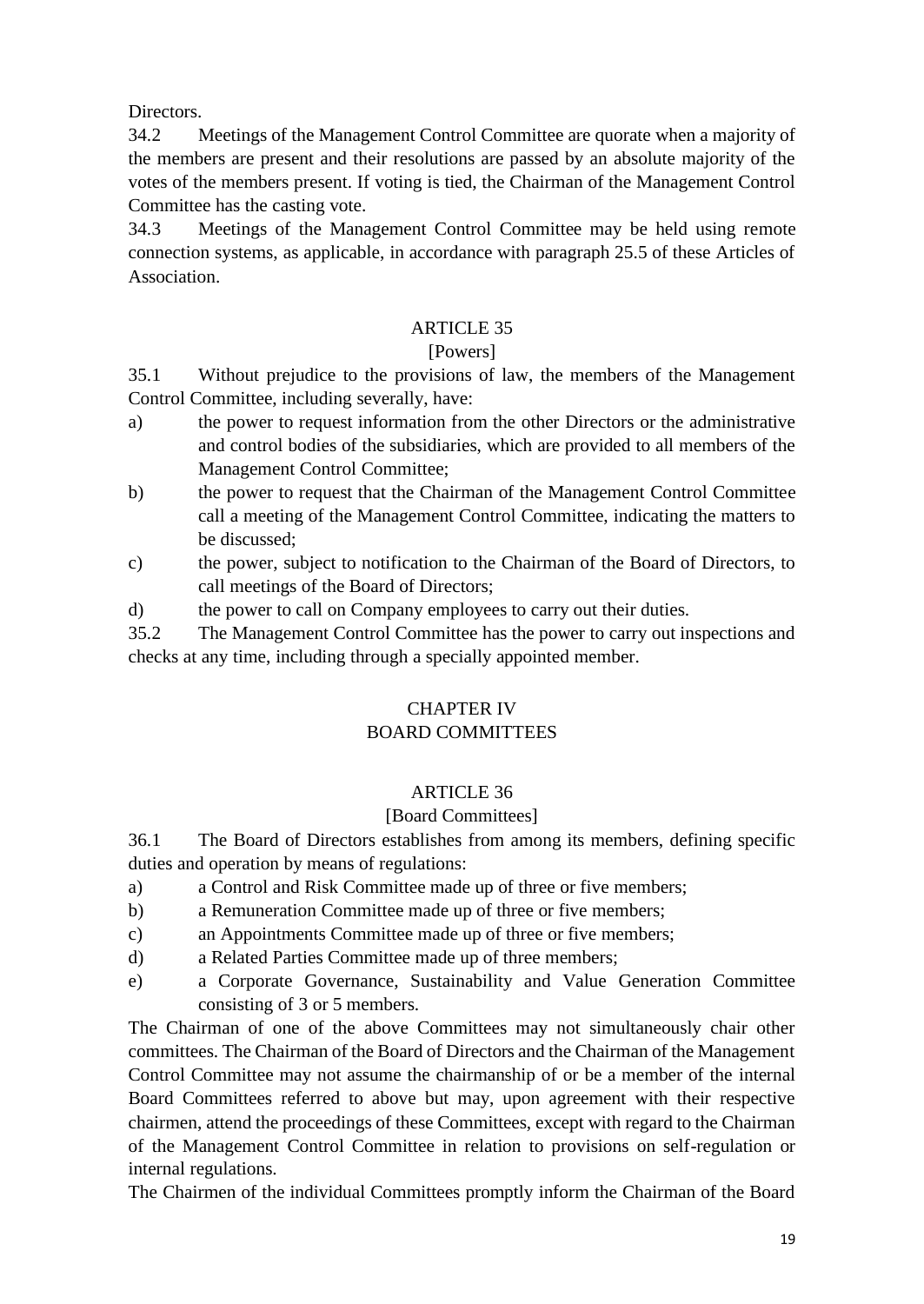of Directors, in good time and in any case at least one day before meetings of the Board of Directors, of the results of the work of the Committees on the matters to be discussed.

The Board of Directors may decide to combine the functions assigned to the Committees referred to in this paragraph 36.1 into one or more Committees or to distribute them differently, and to reserve some of the duties incumbent on the Committees to the Board.

36.2 The Board of Directors may form transitional Committees within the Board, determining their composition.

36.3 The powers, which in any case concern information-gathering and/or making proposals, and the operation of the Board Committees are regulated or monitored by the Board of Directors.

## CHAPTER V REPRESENTATION

## ARTICLE 37

## [Company Signature]

37.1 The Chairman of the Board of Directors and, in the event of absence or impediment, the two Vice Chairmen severally, has the power to sign on behalf of the Company; the Chief Executive Officer, where appointed, also has signatory powers, within the scope of the powers conferred upon him or her.

37.2 The Board of Directors may also delegate signatory powers individually to other Directors, who are not chief executive officers, or to other persons designated from time to time by the Board of Directors.

37.3 For deeds of ordinary administration, the company signature is the responsibility of the General Manager or General Managers, where appointed, who may delegate signatory powers to managers, employees and non-employed staff of the Company or of Group companies and to third parties by powers of attorney, including for types or collections of deeds or by special powers of attorney.

37.4 Copies and excerpts of minutes to be produced to judicial, administrative or financial authorities or required under any other effect of law are declared to be true copies of the original by the Secretary of the Board of Directors.

### ARTICLE 38

### [Representation in court]

38.1 The Company is represented in court jointly and non-jointly by the Chairman, the Vice Chairmen, the Chief Executive Officer, where appointed, and the General Manager or General Managers, where appointed, with the right to delegate. This is without prejudice to any further instructions from the Board of Directors in accordance with paragraph 27.3 of these Articles of Association.

38.2 The persons identified in paragraph 38.1 and the persons delegated by them have the right, including by means of a special proxy, to bring or withdraw legal action, to report a criminal offence, to act as a civil claimant and to withdraw the relevant action on behalf of the Company.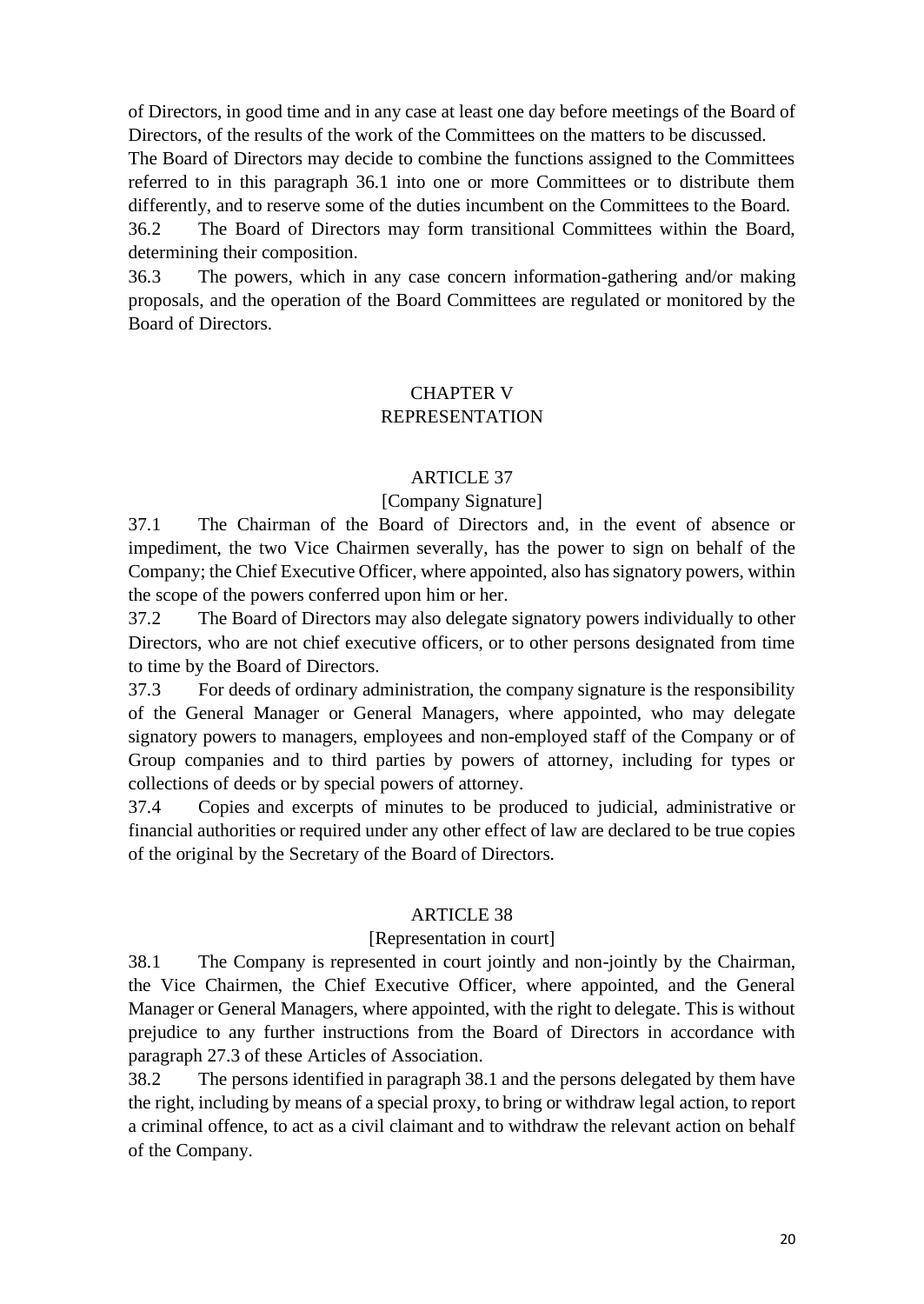### TITLE VII

## TITLE VII - GENERAL MANAGEMENT, FINANCIAL REPORTING OFFICER, STATUTORY AUDIT OF ACCOUNTS

### ARTICLE 39

### [General Management]

The General Manager or General Managers, where appointed, perform their duties in accordance with the powers conferred on them by the Board of Directors and report to the Chief Executive Officer, where appointed.

## ARTICLE 40

### [Financial Reporting Officer]

40.1 Subject to the prior non-binding opinion of the Management Control Committee, the Board of Directors, in accordance with Article 154-*bis* of the TF, appoints the Financial Reporting Officer and sets his or her compensation.

40.2 The Financial Reporting Officer must have adequate administrative, accounting and financial expertise. This expertise, which is ascertained by the Board of Directors, must have been acquired through work experience in a position of adequate responsibility for at least three years.

40.3 The Financial Reporting Officer is granted adequate powers and resources to carry out the duties assigned by applicable law.

40.4 The Financial Reporting Officer is responsible for preparing and submitting to the Board of Directors the regular reports, the other accounts required under applicable law and the financial statements.

#### ARTICLE 41

### [Auditing company]

The statutory audit is carried out by an auditing company in accordance with applicable law.

## TITLE IX FINANCIAL STATEMENTS

#### ARTICLE 42

#### [Financial year, financial statements]

42.1 The financial year ends on 31 December of each year.

42.2 The financial statements are prepared in accordance with applicable law, including special regulations applying to insurance companies.

#### ARTICLE 43

[Allocation of earnings]